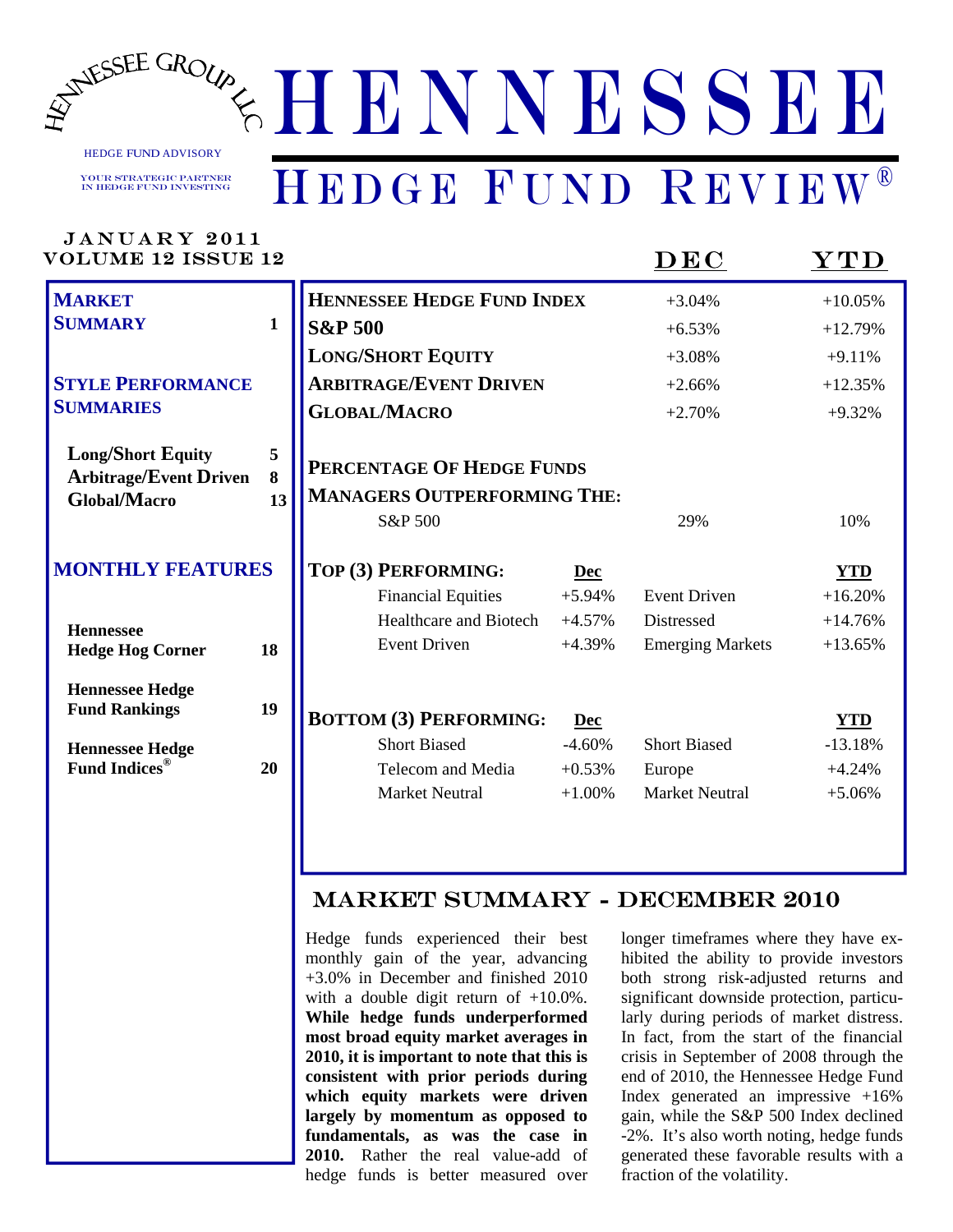HEDGE FUND REVIEW<sup>®</sup>

Despite mixed economic reports and growing sovereign debt concerns throughout the year, the financial markets closed 2010 with respectable gains across most risk assets. **The S&P 500 Index finished the year in double digit territory with a +12.8% gain while the Dow Jones Industrial Average finished up +11.0%.** 

International stocks also experienced gains in 2010 with the emerging markets outperforming their developed market counterparts. **The MSCI EAFE Index rose +4.9% for the year, while the MSCI Emerging Markets Index jumped an impressive +16.4%.** 



The fixed income markets also registered gains for the year with the high yield market leading the way. **The Barclay Aggregate Bond Index gained +6.6% in 2010, while the Bank of America/Merrill Lynch High Yield Master II Index rose an impressive +15.2%.** Treasuries also posted gains in 2010 after being one of the few asset classes to experience declines in 2009. The 10 Year Treasury rose  $+7.9\%$ while the 30 Year Treasury gained +8.7%.

Along with other risk assets, commodity prices also increased in 2010 as improved attitudes toward the economic recovery grew over the course of the year. **The S&P GSCI rose +9.0% in 2010, with precious metals (+34.5%) and agriculture (+34.2%) experiencing the strongest gains.** While gold rose a solid +28.7% for the year, silver performed particularly strong, with an impressive +81.8% return.

#### **U.S ECONOMIC REVIEW**

**The U.S. economy continues to show improvement despite elevated levels of unemployment and ongoing weakness in the housing market.** Economists note exports and business fixed investment remain two bright spots that not only have supported recent economic growth but also should help drive real GDP growth in the coming quarters. Economists also anticipate consumer spending to contribute at an increasing rate going forward, particularly as private-sector job growth continues to improve. The -2% reduction in Social Security taxes is also a positive and is likely to provide temporary support, but there is concern that rising food and energy prices, as well higher mortgage rates, could offset such tax benefits. Another particular headwind that economists are watching closely are the inevitable spending cuts and tax hikes that state and local governments are poised to make in 2011 to shore up their financial conditions. **Most economic forecasts predict the economy will expand at a +3.0% pace over the next two years; an improvement from prior forecasts, but still likely not at a rate that could significantly improve labor market conditions.** 

The Institute for Supply Management's Manufacturing Index (ISM Index), a diffusion index measuring national manufacturing conditions by surveying 300 firms on employment, production, new orders, supplier deliveries and inventories came in at 57.0 during the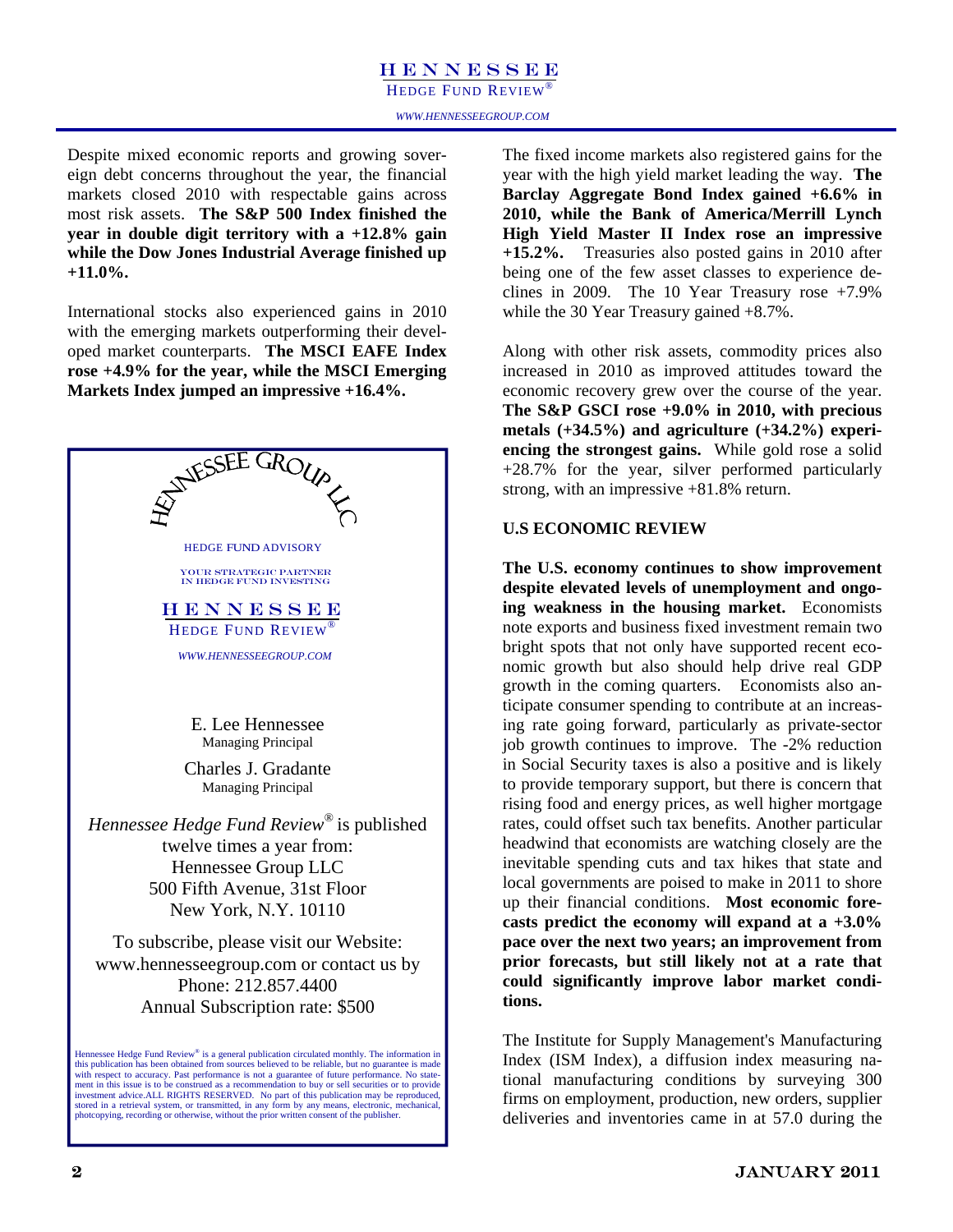HEDGE FUND REVIEW

*WWW.HENNESSEEGROUP.COM* 

month of December, with continued growth signals coming from production, orders and employment. Specifically, ISM's new orders index came in at 60.9 while employment, came in at 55.7. **Employment has now been above breakeven for the last thirteen months which economists believe is a good sign that job growth could pick up in 2011.** The ISM non-manufacturing survey also rose sharply in December to 57.1, the highest reading since May 2006. The overall boost in the services sector was largely driven by improvement in business activity and new orders. **The strong results from both ISM surveys in December suggest that economic growth in the U.S. appears sustainable and that a double-dip scenario is largely out of the picture as we enter 2011.** 



The employment picture remains mixed. While there was private sector job growth in December and aggregate hours rose, the overall gain in jobs was below expectations and the surprise drop in unemployment was due in large part to a decline in the participation rate. Jobs rose 103,000 in December, 60,000 fewer jobs than consensus, however up from the upwardly revised gains of 71,000 in November. Strength was in private service-providing jobs which rose 115,000 and manufacturing which grew by 10,000. Construction fell by 16,000, while Government jobs declined by 10,000. The unemployment rate unexpectedly fell to +9.4% in December; down from +9.8% in November. **That said, the rate declined due in large part to a notable drop in the labor force, suggesting the unemployment rate is likely to rebound again when discouraged workers return to the workforce.**  Economists have non-farm employment gradually ramping up this year, averaging 160,000 per month in 2011 and 175,000 per month in 2012.



The Conference Board's Consumer Confidence Index posted an unexpected decline in December to 52.5, down nearly two points from the revised reading in November of 54.3. Overall, an increasing number of respondents feel "jobs are currently hard to get", while fewer respondents believe "jobs are currently plentiful". **Until there are tangible improvements in the labor markets, it is widely expected among economists that consumer confidence will remain at recessionary levels.** 

**Despite income growth slowing in November, consumer spending was relatively robust entering the holiday shopping season.** Personal income in November rose  $+0.3\%$  following a  $+0.4\%$  boost in October. Of particular note was weakness in the wages & salaries component, which edged up only a slight +0.1% in November after jumping +0.5% in October. That said, the consumer continued to spend. Personal consumption expenditures gained +0.4% during the month, following a  $+0.7\%$  gain in October. Strength came from non-durable and services expenditures, which rose  $+0.7\%$  and  $+0.4\%$ , respectively. Yearover-year, both personal income and expenditures experienced a +3.8% gain. **Despite a stubbornly high unemployment rate and continued weakness in consumer confidence, income and spending remain robust relative to expectations and is considered a positive for the economic recovery.** 

The housing market experienced further declines in October as the Standard & Poor's/Case-Shiller Housing 10 City Index slid -1.2% while the 20 City Index lost -1.3%. Year-over-year, the results are mixed as the 10 City Index is up  $+0.2\%$  while the 20 City Index is down -0.8%. That said, new home sales, rose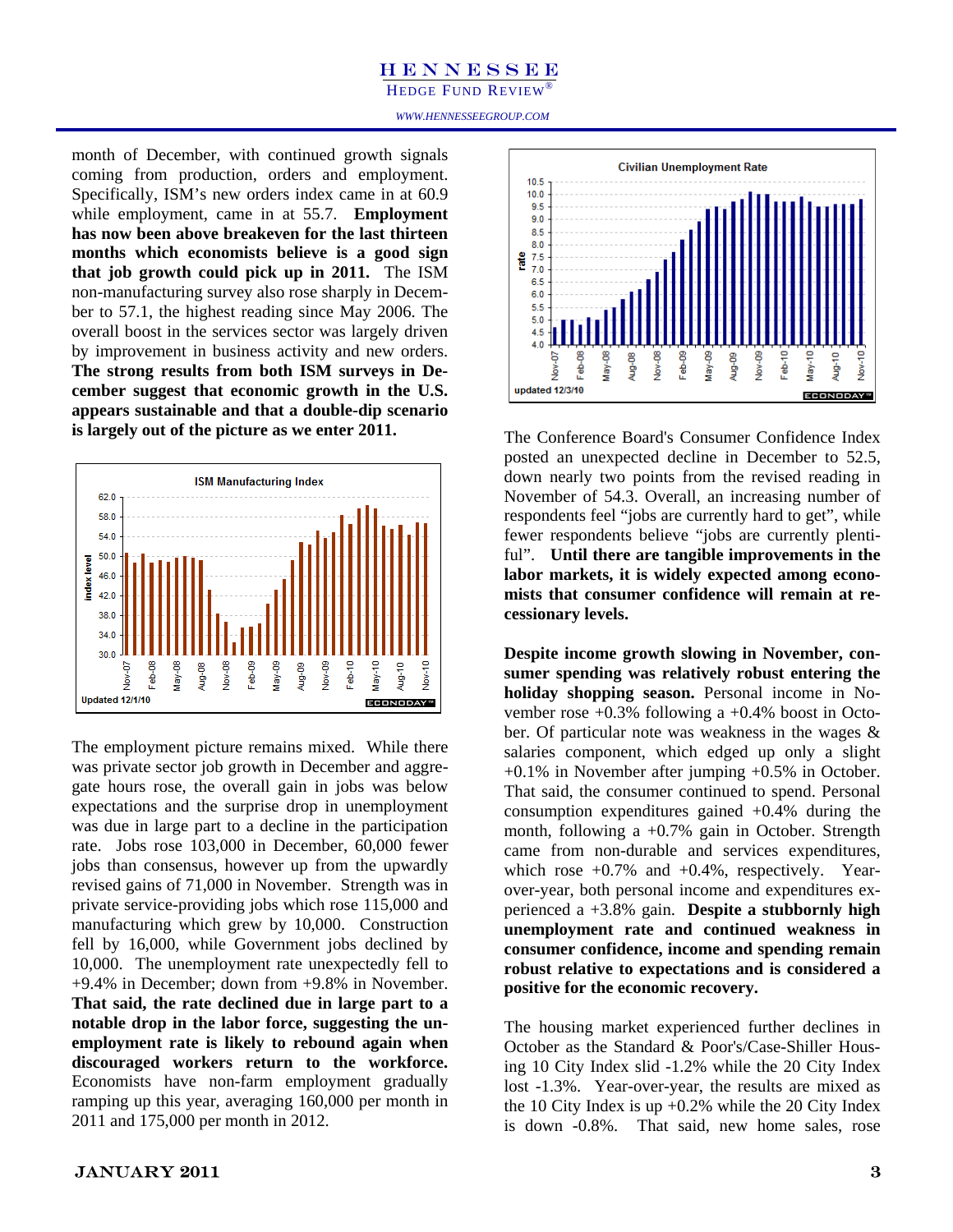HEDGE FUND REVIEW®

*WWW.HENNESSEEGROUP.COM* 



The Hennessee Hedge Fund Indices® are calculated from performance data supplied by a diversified group of hedge funds monitored by the Hennessee Hedge Fund Advisory Group. The Hennessee Hedge Fund Index is an equally- weighted average of the funds in the Hennessee Hedge Fund Indices®. The funds in the Hennessee Hedge Fund Index is net of fees and unaudited. The hedge fund performance data has been obtained from sources believed to be reliable, but no guarantee is made with respect to accuracy. Past performance is no guarantee of future returns. This material is for general information only and is not an offer or

## You Wouldn't Use a Stock Index to Benchmark Your Bond Portfolio

## So Why Use One to Benchmark Your Hedge Funds?

### Hennessee Hedge Fund Indices®

Hennessee Group recognized the need for the creation of specific 'benchmarks' to measure a hedge fund manager's success. From this original concept, the blueprints of the Hennessee Hedge Fund Indices<sup>®</sup> evolved into what we know today.

The Hennessee Hedge Fund Indices® have been used as a hedge fund benchmark since 1987. Created real-time, the Hennessee Hedge Fund Indices® are an equally weighted average of a diversified group of hedge funds consisting of 23 different investment styles.

For more information on the Hennessee Hedge Fund Indices® , please visit us at www.hennesseegroup.com or lookup us up on Bloomberg under the symbol "HHFD".

solicitation to buy or sell any security including any interest in a hedge fund. ALL RIGHTS RESERVED.



**Your Strategic Partner In** *Hedge Fund Investing*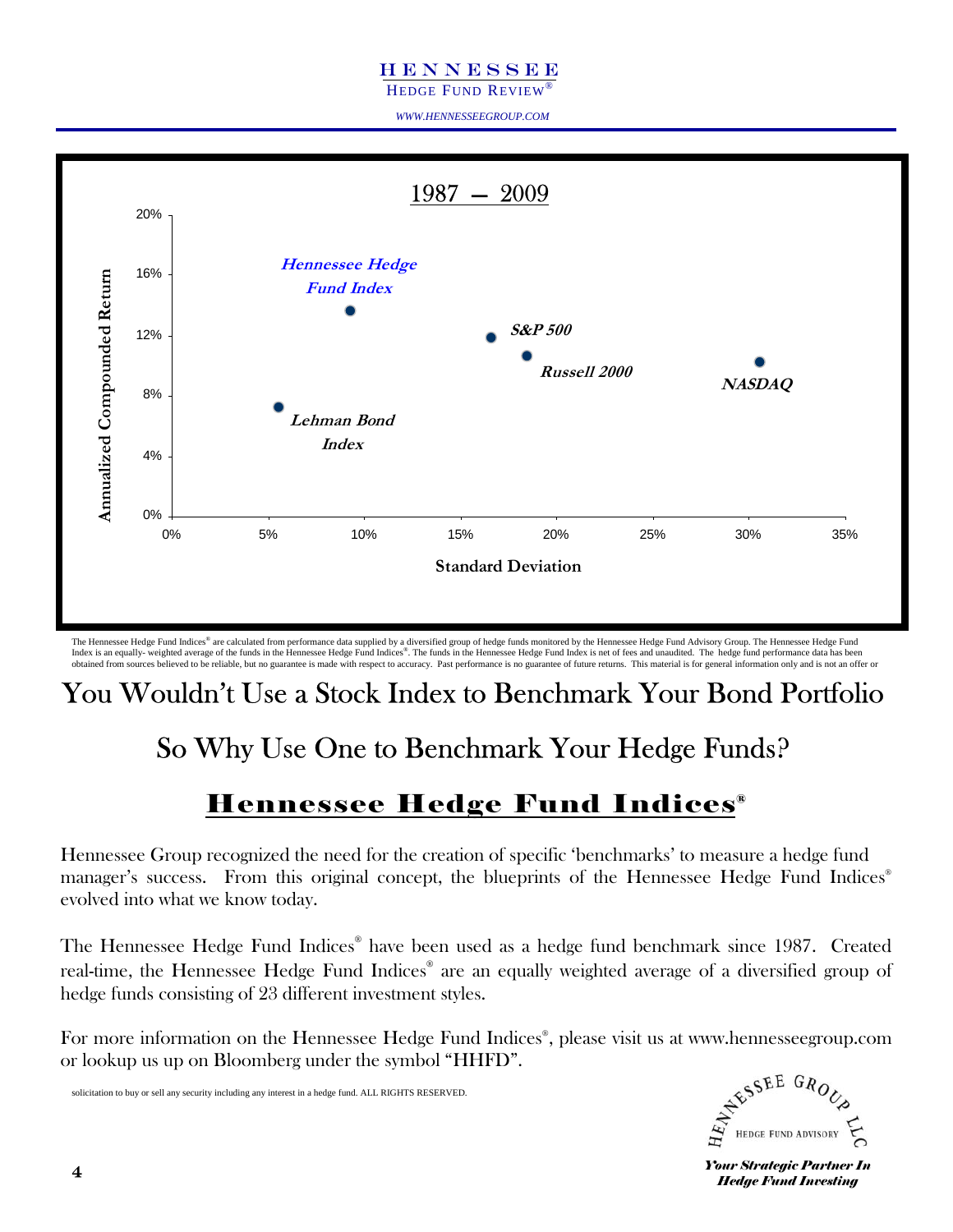+5.5% in November to a 290,000 unit annual rate. In addition, supply eased in the month, to 8.2 months from 8.8 months. Sales of existing homes remain slow but are also improving, up +5.6% in November to a 4.68 million annual rate. Supply on the market fell for a third straight month, yet at 9.5 months is still very heavy. **Overall, the housing market remains fragile and with rising interest rates likely in the near future, the outlook remains mixed.** Economists have largely scaled back their expectations for home sales and housing starts, in addition to rising rates, there are numerous other concerns including foreclosures as well as tougher appraisals and underwriting standards.

**Inflation remained in check during the month as food and energy prices remained tame and prices were relatively soft elsewhere.** The overall CPI in November rose a modest +0.1%, following a +0.2% increase in October. Excluding food and energy, CPI inflation rose to  $+0.1\%$ , up from no change the month before. Most of the November rise in the headline was from fuel oil which jumped +4.2%. However, the jump in fuel oil was offset by a  $+5.7\%$  drop in natural gas. Year-over-year, overall CPI inflation rose to +1.1%, down from  $+1.2$  percent the prior month, while the core rate firmed to  $+0.7\%$ , up from  $+0.6\%$  in October. **The bottom line is that inflation at the consumer level is still quite subdued despite inflation pressure beginning to rise at the producer level and already high for commodities.** The November CPI allows the Fed to continue with balance sheet expansion and maintain accommodative policies. That said, there is the expectation that higher food and energy prices will drive the headline CPI up.

The optimism that swept through the financial markets in 2010, particularly late last year, has been tapered a bit at the start of 2011 with the realization that job growth remains sluggish and housing is still a distance from a meaningful recovery. **While managers are optimistic on the near term prospects for an economic recovery going forward, they remain concerned about some of the longer term headwinds, notably the growing deficits and future prospects for inflation.** Managers have increased exposures in recent months yet remain cautious as valuations have come a long way since the lows reached in March of 2009 and could result in a near term correction.

#### *Long/Short Equity*

**(2010: +9.11% / DEC: +3.08%)** 

**Better than expected economic data continued to boost stocks through the end of the year and led the S&P 500 Index to its best December gain since 1987.** The S&P's +6.5% return in December represented half the index's return for the year and pushed the index into double digit territory for all of 2010 (+12.8% YTD). The Dow Jones Industrial Average performed similarly as the index rose +5.2% for the month and gained +11.0% for the year.



**Small cap stocks continued to outperform** as the Russell 2000 Index jumped +7.8% in December and closed the year with a strong +25.3% gain. **Growth slightly outperformed value** as the Russell 3000 Growth Index rose +15.9% while the Russell 3000 Value Index advanced +13.6%. **Cyclical sectors continued to outperform** as well as consumer discretionary stocks leaped +25.7%, followed by industrials (+23.9%) and energy (+19.9%). Conversely, **health care significantly underperformed** as regulatory reform served as a major headwind for a better part of the year and investors grew less risk averse. For the year, the health care sector advanced a slight +0.7%.

While most broad market averages experienced double digit gains for the year, it was not as smooth a ride as the overall numbers may imply. Investors wrestled with a number of market headwinds, most notably the strength of the economic recovery, the May "flash crash", the Deepwater Horizon oil spill, financial and health care regulatory reform as well as the sovereign debt crisis in Europe. **That said, better than expected economic data, strong corporate earnings reports and another round of quantitative easing**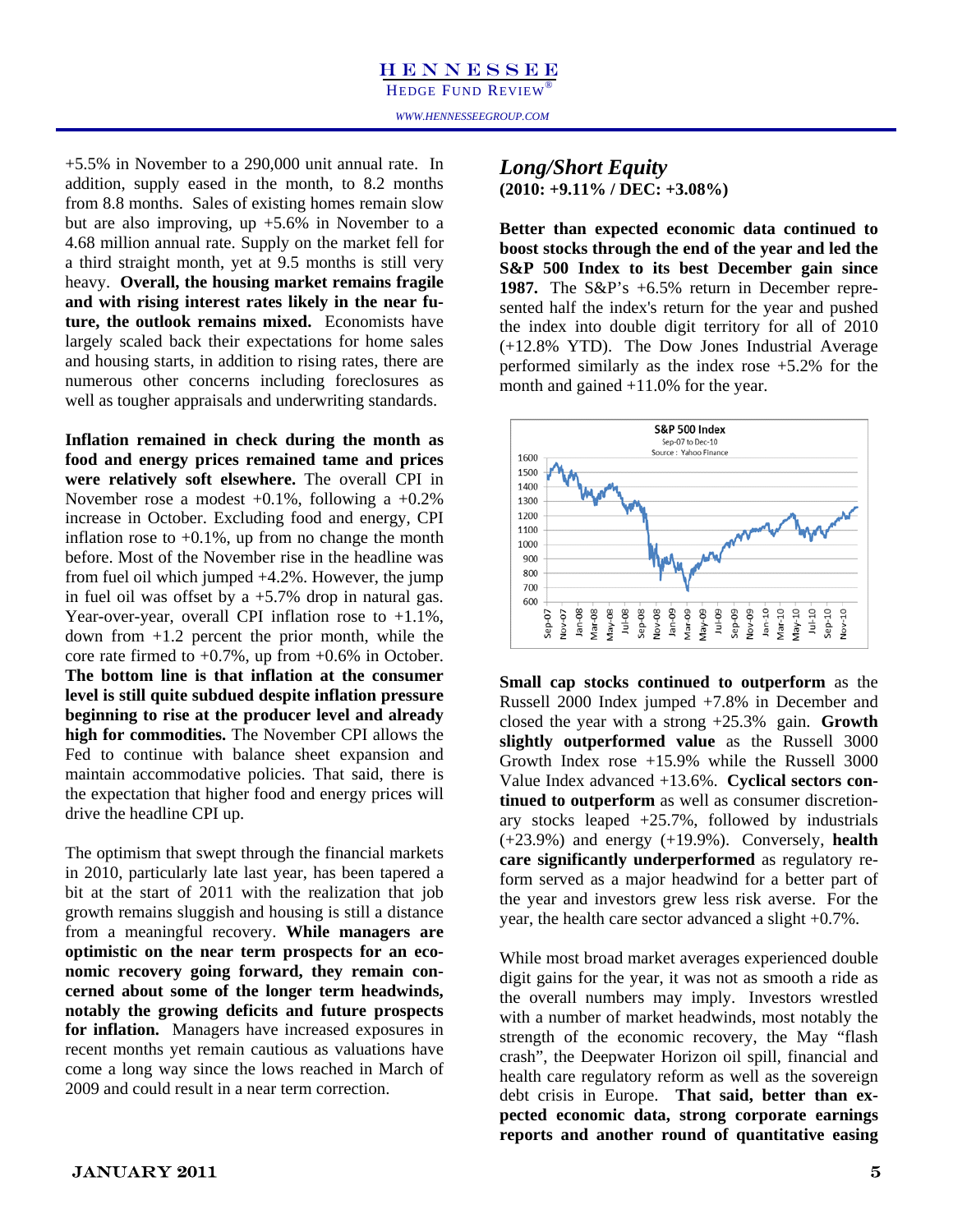**more than offset said concerns and boosted investor sentiment enough to drive stocks to their second consecutive year of double digit gains.** 

**The major macro themes that overhung the equity markets in 2010 led to an extreme "risk on – risk off" trading environment plagued by heightened volatility and correlations amongst stocks, making security selection a challenge throughout the year.** Generally speaking, the hedge funds that performed the strongest in 2010 were those funds that remained the least risk averse with elevated net and gross exposure levels and a bias towards more economically sensitive sectors. **Despite the challenging market environment, the Hennessee Long/Short Equity Index managed to generate a solid +3.08% return in December and a respectable +9.11% gain for the year.** 

Despite macro related concerns such as high unemployment and weak home prices entering 2010, **the consumer discretionary sector registered another stellar year of returns and finished as the top performing sector.** The sector closed 2010 with a +4.0% gain in December and generated a full year return of +25.7%. **Compelling valuations and improving economic data were the two primary drivers of returns for the sector in 2010.** As investors became less risk averse and rotated into more economically sensitive sectors, consumer discretionary stocks benefited. Going forward, hedge fund managers maintain a positive, yet cautious outlook. They believe easing in consumer loan lending standards and an improvement in consumer net worth should benefit the sector in 2011. In addition, retail sales growth continues to surprise to the upside and should lead to earnings surprises as we enter fourth quarter earnings season. That said, consumer confidence remains low, the savings rate is elevated and demographics trends remain unfavorable for select industries. **Near term managers see further upside given the technical strength, however they are closely monitoring valuations as well as economic data points for signs of a potential pull back.** Managers favor advertising, manufacturing, broadcasting, hotels, and casinos. S&P equity analysts forecast operating EPS for the consumer discretionary sector to grow  $+63\%$  in 2010 and  $+10\%$  in 2011. According to S&P, the consumer staples discretionary sector currently trades at 16.6X 2010 estimated EPS, marginally higher than the broader market.

**Industrials were the second best performing sector in 2010 as several metrics within the industrial space, notably industrial production and the ISM Index, experienced strong advances throughout the year and boosted industrial stocks.** The industrial sector advanced +7.6% for the month and closed 2010 with a full year gain of  $+23.9\%$ . The sector continues to outperform during the recent equity market rally and managers believe the sector should be able to maintain its technical strength as long as the global economy continues to show signs of improvement. The capital goods industry has led the sector higher and managers remain bullish going forward as the outlook for capex spending remains favorable, particularly as the replacement cycle continues and companies begin to spend their cash. In addition, managers believe the improved credit conditions improved and fiscal stimulus for global infrastructure plans should serve as near term tailwinds for the sector. Managers are bullish on rails, farm equipment, industrial machinery and electrical components and equipment. Managers see weakness in building products and diversified commercial services. S&P equity analysts forecast operating EPS for the industrials sector to grow  $+25\%$  in 2010 and  $+13\%$  in 2011. According to S&P, the industrials sector currently trades at 17.3X 2010 estimated EPS.

While inflationary pressures remained subdued throughout most of the year, investors continued to position themselves for the prospects of longer term inflation, particularly due to the overly accommodative policies maintained by the Fed and the introduction of QE2 late in the year. This positioning benefited the materials sector as it advanced +10.2% in December and gained +19.9% for the year. **Despite a strong 2010, managers believe as long as commodities continue to surge, they expect the materials sector to continue to push higher as well.** However, managers are cautious as there are a number of risks. Managers are closely watching China's stock market which has been under pressure in recent months. Managers note that the relative strength of China's stock market has been an early indication for the direction of commodity prices. The overly optimistic outlook on commodities in recent months is also of concern, and could lead to a near term pullback. Gold, also an early indicator has been coming under pressure in recent weeks and could be experiencing the first leg of a correction. Rising interest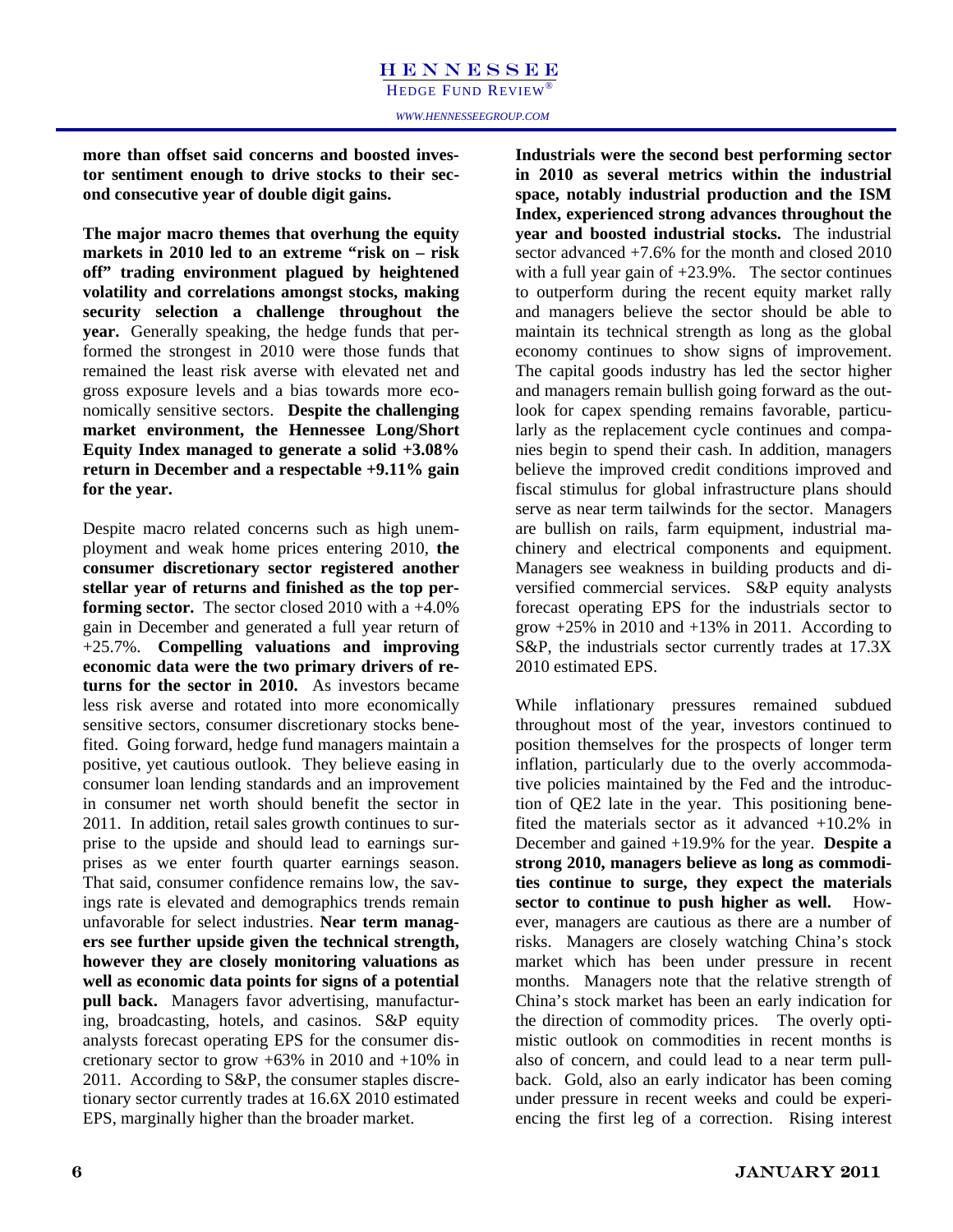HEDGE FUND REVIEW®

*WWW.HENNESSEEGROUP.COM* 

rates are the primary factor capping gold prices and could place further pressure on the precious metal and other commodities going forward, at least in the near term**. Longer term, managers like the sector as hedge against future inflationary pressures, particularly precious metals and miners.** S&P projects the sector to post a  $+79\%$  increase in 2010 operating EPS and 27% increase in 2011. The sector trades at a P/E of 18.9X 2010 estimated earnings, which is significantly higher than the 15.2X for the S&P 500.

Despite the effects of the Deepwater Horizon oil spill mid year, the energy sector was a solid performer in 2010. The energy sector gained +8.9% in December finished the year up  $+17.9\%$ . The oil spill in May was the most noteworthy event for the sector in 2010 as it led to a temporary ban on offshore drilling and steep losses for a number of companies. That said, a number of managers used the weakness after the spill as a buying opportunity and generated solid results for the year in the sector. Managers believe the sector will continue its strength into 2011. **Managers note that while U.S. fundamentals continue to suggest oversupply, the market seems more focused on the growing Chinese demand and improved technical picture which should continue to boost the sector going forward.** Managers like coal, equipment and services, E&P, and refiners. A potential negative for the sector that managers are monitoring is Chinese inflation which is rising to uncomfortable levels and could lead to rising rates, slower economic growth and less demand. Notable hedge fund holdings include Apache, Anadarko Petroleum, Transocean, and Exxon Mobil. S&P equity analysts forecast operating EPS for the S&P 500 energy sector to rise +104% in 2010 and +15% in 2011. According to S&P, the energy sector trades at 14.7x 2010 estimated EPS, slightly lower than the S&P 500 multiple of 15.2X.

The technology sector underperformed in 2010 as businesses sat on cash and governments restrained their technology spending. The technology rose +5.21% in December and finished the year up +9.1%. **Managers remain optimistic on the tech sector entering 2011 as they expect earnings revision momentum to remain positive entering fourth quarter earnings season as expectations are uncharacteristically low.** They also anticipate tech spending to improve as companies start to spend their cash. M&A activity should also serve as a catalyst in 2011 again as companies begin to put cash to work. Managers favor software and hardware industries and expect a shift into later-cycle, more defensive industries like data processing services and systems software. Managers are overweight semi manufacturers, semi equipment, application software and systems software. Some of the more notable hedge fund holdings include Crown Castle, Juniper Networks, EMC, Apple, Microsoft, Hewlett Packard, Cisco Systems, Oracle, Qualcomm, Intel, Yahoo and Google. S&P projects the sector index to post a 47% increase in 2010 operating EPS. The sector trades at a P/E of 16.2X 2010 estimated earnings, versus 15.2X for the S&P 500.

**Financials were weighed down by regulatory uncertainties throughout most of 2010 as the government worked to pass the Volcker Rule.** While some aspects of the Volcker Rule were left out, a number of questions remained and led to the sector lagging the broader market for the majority of the year. The financial sector rose +10.6% in December and finished 2010 up +10.8%. **Managers are increasingly bullish on the sector entering 2011, particularly banks. However, concerns remain.** Specifically for banks, there is concern regarding weak loan growth, rising mortgage delinquencies, and, exposure to Europe. More recently there has also been concern regarding potentially illegal foreclosures as well as lawsuits that claim banks should buy back illegally sold MBS. That said, managers believe the credit cycle has troughed and credit conditions are improving which should boost financial stocks in 2011. In addition, increasing net interest margins and a steep yield curve should prove bullish for banks. Managers are particularly bearish on REITS after a strong 2010. Top hedge fund holdings include Janus, Lazard, Chubb, Invesco, General Growth Properties, Barclays, Berkshire Hathaway, JPMorgan Chase, Citigroup, Wells Fargo, US Bancorp, Capital One and Bank of America. According to S&P, the sector trades at a P/E multiple of 14.1X estimated 2010 earnings, below the 15.2X P/E of the S&P 500.

**The healthcare sector struggled throughout 2010 due in large part to the health care regulatory reform pushed through by president Obama.** The sector increased a slight +0.7% for the year, the worst sector performance for the year and well below the broader market. Despite compelling valuations after underperforming in 2010, managers believe 2011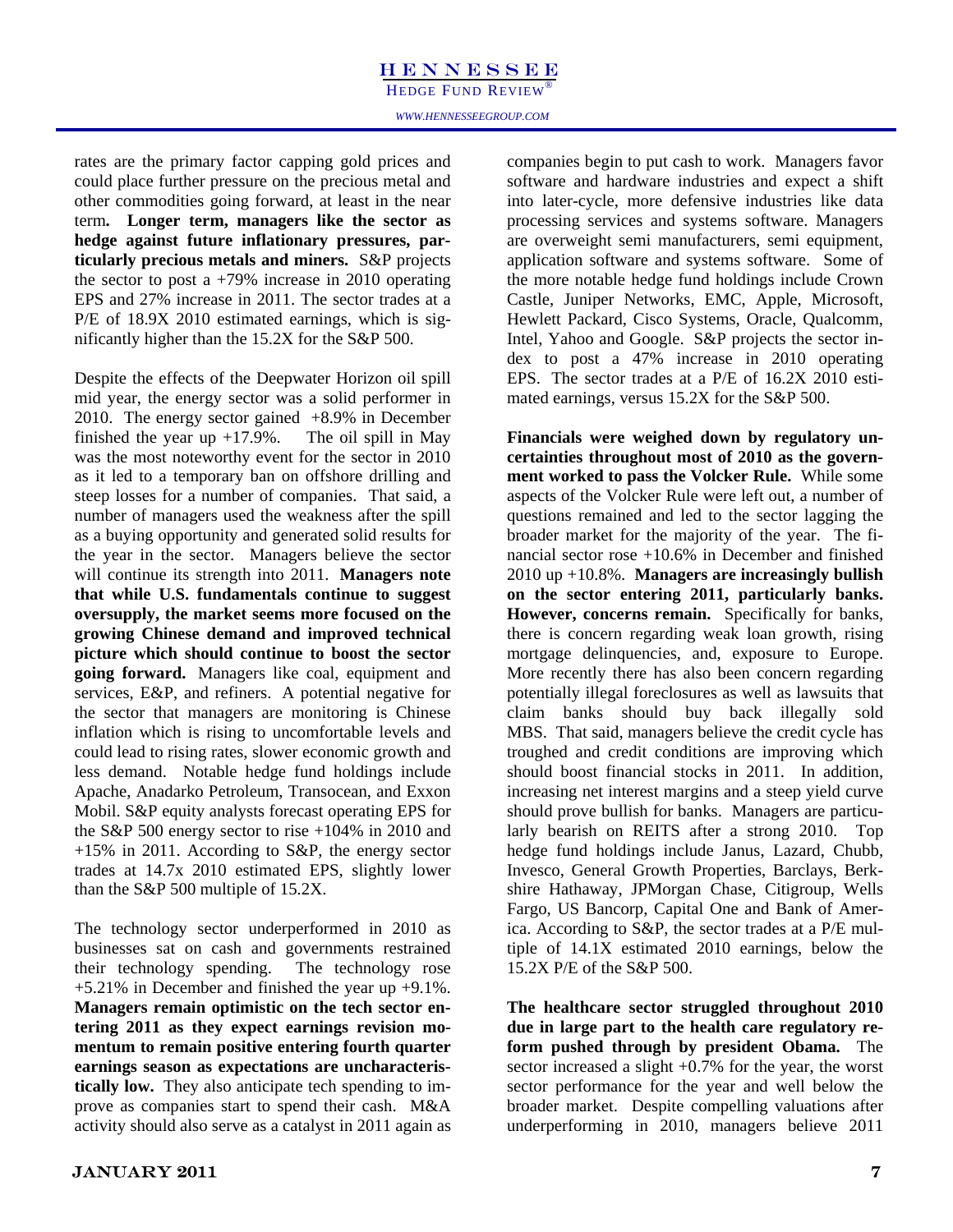HEDGE FUND REVIEW

could also be a tough year for the sector, at least through the first of the year as the global economy continues to improve and the financial markets rally. In addition, managers are concerned about patent expirations and ongoing uncertainty related to the health care overhaul. That said, many managers like the longer term prospects of the sector due to aging demographics and accelerating spending trends. In addition, managers anticipate further M&A activity, particularly for smaller biotech companies. While the sector is undervalued on an absolute basis and relative to other S&P 500 sectors, managers will likely underweight this sector in the first half of 2011. Current top health care holdings among hedge funds include Healthspring, Amylin Pharmaceuticals, Thermo Fisher Scientific, Johnson & Johnson, Cigna, Universal Health Services, Pfizer, Wellpoint, Merck, Express Scripts, and Teva Pharmaceutical. S&P forecasts the health care sector to post +10% EPS growth in 2010 and +13% in 2011. According to S&P, the sector's 2010 estimated P/E of 12.8X represents a discount to the broader market's P/E of 15.2X.

Despite a second consecutive year of double digit gains for the equity markets, managers believe stocks remain reasonably valued trading at 13x 2011 earnings, and look good from a technical standpoint. That said, they are concerned about the numerous headwinds, particularly the ongoing sovereign debt problems, that could derail the economic recovery and market rally and will therefore remain cautiously optimistic entering 2011. **Managers are also expecting performance to be driven more by fundamentally based security selection as opposed to the beta tailwind of the last two years which should benefit long/short equity managers relative to their traditional counterparts.** 

#### *Arbitrage/Event Driven*  **(2010: +12.35% / DEC: +2.66%)**

Arbitrage and event driven hedge fund managers added to gains, with the Hennessee Arbitrage/Event Driven Index advancing +2.66% in December. **The arbitrage and event driven sub-strategy was the top performing sub-strategy for 2010, increasing +12.35% in 2010,** outperforming both long/short equity and global/macro.

In December and throughout the year, managers benefited from a tightening of credit spreads and rally in risk assets. Following on the heels of a strong 2009, 2010 was another profitable year for investors across asset classes. This positive backdrop helped event driven and arbitrage strategies post impressive gains for the year. While markets were volatile to start the year, investors became increasingly optimistic on the economic outlook and became more willing to assume risk. **The fourth quarter was especially strong, driving indices to levels not seen since the collapse of Lehman Brothers** (September 2008).

Despite strong returns for risk assets and an improving economic environment, **most hedge fund managers were positioned cautiously throughout the year due to several risks, namely a possible double dip recession and a sovereign debt crisis in Europe.** Many feel that the global economy and financial markets remain fragile, but with the Fed actively attempting to keep interest rates low, it encourages risk taking and should be a positive for risk assets. That said, many feel that it is prudent to be cautious due to the potential for disappointment and a sharp reversal of risk appetites.

#### *Credit Markets*

Credit markets were mixed in December. The Barclays Aggregate Bond Index declined -1.08% (+6.56% YTD), while the Barclays High Yield Credit Bond Index advanced +1.81% in December (+15.11% YTD). **For the year, the credit markets continued their 2009 rally as investors poured money into fixed income assets.**

**Treasuries prices increased during the year as yields ended 2010 slightly lower, despite the lateyear sell off and significant volatility throughout the year.** The yield on the 2 Year Treasury declined from 1.09% to 0.61% at year end, while the 10 Year Treasury declined from 3.85% to 3.30%. During the year, the yield on the 10 Year Treasury reached its lowest levels of 2010 during the debt crisis scare in Greece, falling to below 3.00%. Treasuries were often used as a safe haven. However, as more investors become comfortable about the economic outlook, investors have shifted out of Treasuries into higher yielding risk assets. The Fed's QE2 is expected to have a significant impact on prices in the short term.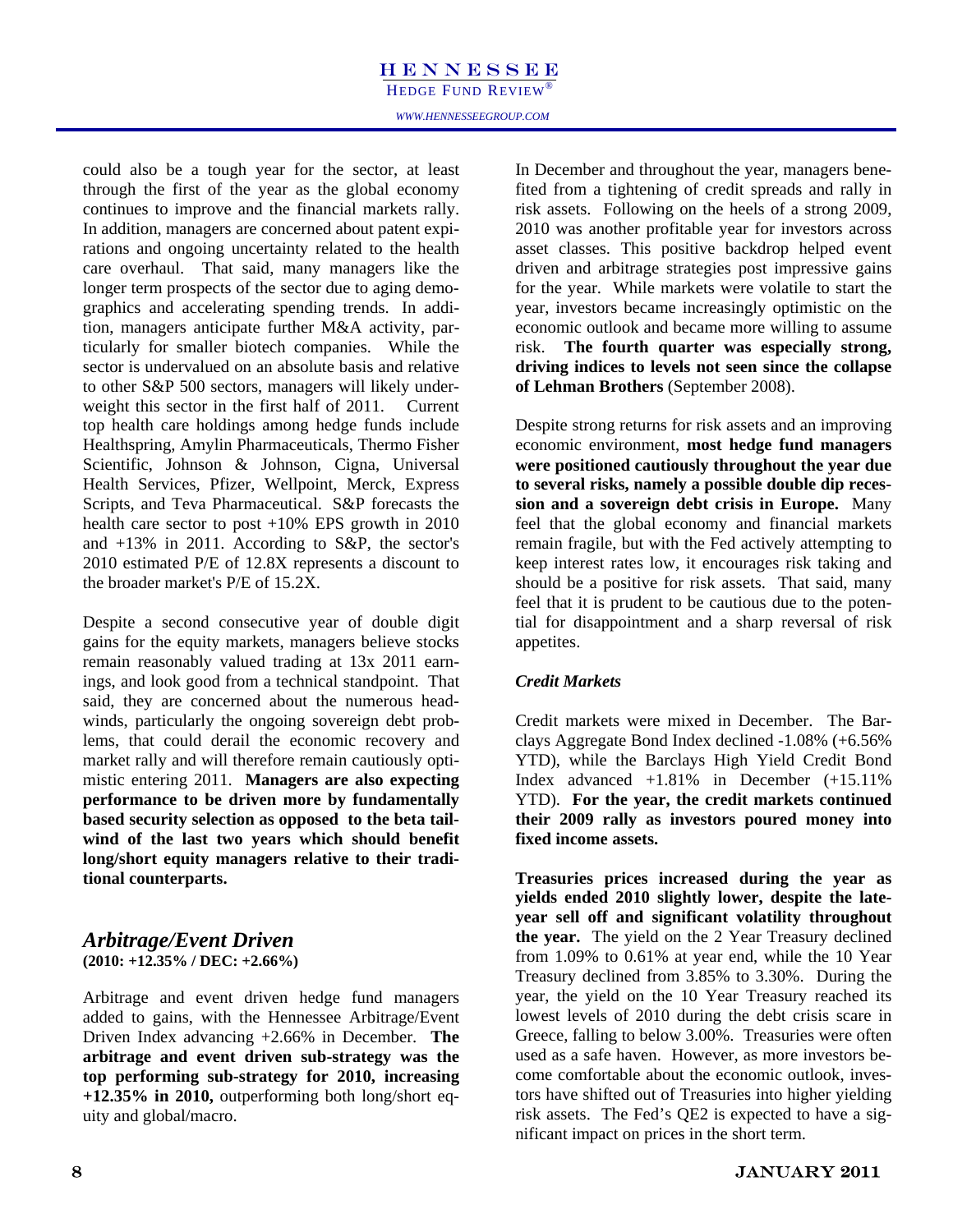vanced +1.81% in December (+15.11%) as spreads **The Barclays High Yield Credit Bond Index adreached levels not seen since November 2007 despite an increase treasury interest rates.** Increasing demand for yield and declining default rates attracted investors into the high yield markets throughout the year and drove prices higher. In December, the spread over Treasuries tightened by 67 basis points to 577 basis points. For the year, high yield spreads tightened from 639 to 577 basis points, which leaves high yield trading slightly below the long-term average.



**New issuance continued to be very strong as demand for fixed income assets remained robust.**  High-yield issuance remained strong, and for the year, issuance surged to a record \$353 billion. The 2010 issuance boom, with roughly two thirds dedicated to refinancing, allowed companies to lock in attractive borrowing costs and push out bond and loan maturities. The vast majority of newly originated bonds in 2010 mature in 2016 or later.



Let the build reflect that supportive fundamentals will keep<br>er (+15.11%) as spreads be bull run in corporate debt going. Credit investors<br>nce November 2007 de-<br>expect default rates to stay in a 2% to 3% range Many expect that supportive fundamentals will keep **expect default rates to stay in a 2% to 3% range and U.S. gross domestic product to grow between 2.5% to 3% this year as companies that cleaned up their balance sheets continue to generate cash.** 

> At the beginning of 2009 and, to a lesser degree, 2010, credit markets appeared undervalued due to the credit and illiquidity crisis of 2008. The goal of QE2 is to keep yields low, which forces people into the equity markets and further out the yield curve (such as structured products, high yield, leveraged loans). **After an incredible rally, managers see the current high yield market as fairly valued.** Many feel that the high yield and distressed debt markets overall currently do not offer compelling value as yields have declined. However, many managers continue to identify good risk-to-reward opportunities in selecting individual securities.

> U.S. securitized products strengthened in December, though lagged global equity markets. **Managers have been able to generate positive, consistent performance due to a positive carry and tightening valuations. Managers remain very active in purchasing lots of legacy assets from financial instructions looking to clean up balance sheets going into year end.** Managers believe that legacy risk holders will be net sellers for many years to come with still trillions of dollars on their balance sheet. Managers feel that structured products continue to offer compelling yields and returns. Managers state that bad banks have five years to divest \$2 trillion in assets. Managers are focusing on more floating rate securities as 2011 has the potential to be a rising rate environment. Asset selection is vital going forward.

#### *Distressed*

**The Hennessee Distressed Index increased +3.14% in December (+14.76% YTD).** Distressed managers experienced gains as long biased portfolios benefited from increased risk appetites of investors. For the year, the distressed strategy was one of the top performing strategies, up  $+14.76\%$ . Funds benefited from improving fundamentals as defaults declined and spreads tightened as well as from directional beta exposure and a rally in lower quality stocks.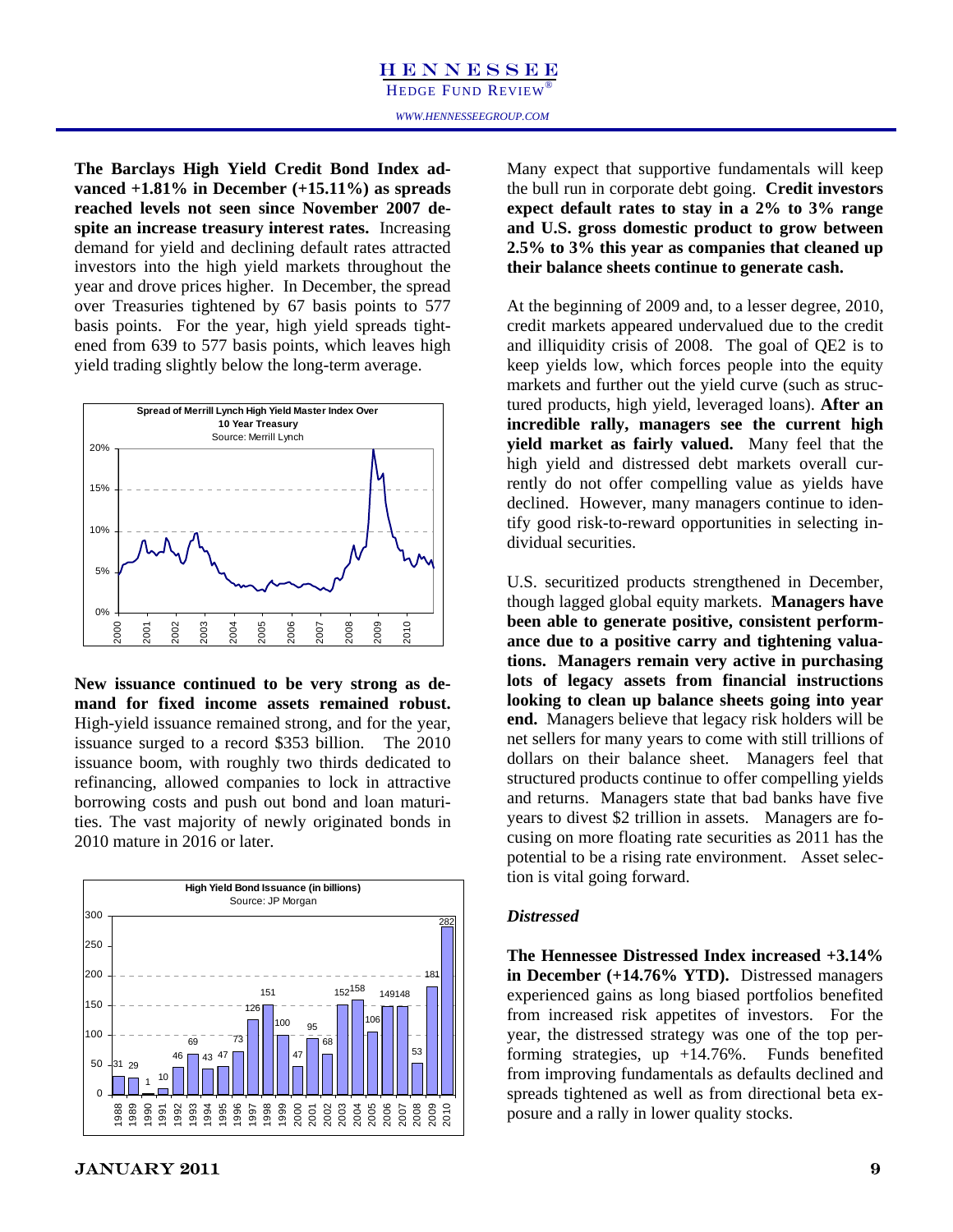HEDGE FUND REVIEW®

*WWW.HENNESSEEGROUP.COM* 

**HENNESSEE HEDGE FUND REVIEW** ®

#### **SUBSCRIPTION FORM**

The Hennessee Group LLC is pleased to offer you a **12-month subscription** to the **Hennessee Hedge Fund Review**®**.** The Hennessee Hedge Fund Review® provides comprehensive performance information, statistics, and market analysis; all of which is value added to hedge fund managers and investors alike. The Hennessee Hedge Fund Review® includes the **Hennessee Hedge Fund Indices**®, one of the oldest and most widely sourced indices in the industry. The following are also included:

- An overview of the U.S. and major international markets.
- A discussion of each of the 23 hedge fund money management styles including trading themes, market trends impacting each style, and positions that have impacted their peer group.
- Monthly **Hennessee Hedge Fund Indices**® for each of the 23 Styles (including long/short equity, eventdriven/arbitrage, global/macro, and others).
- Our **Hennessee Hedge Hog Corner** featuring manager commentary on investment themes, and the U.S. and international markets, including political and economic views.

#### **Please complete the following information and return it with your payment to the address listed below.**

#### **YES, I WANT TO SUBSCRIBE TO THE HENNESSEE HEDGE FUND REVIEW®**

#### □ NO, I DO NOT WANT TO SUBSCRIBE TO THE HENNESSEE HEDGE FUND REVIEW<sup>®</sup>

I was unsatisfied with the:  $\Box$  Content  $\Box$  Price  $\Box$  Timeliness  $\Box$  Other

Please **COMPLETE** your mailing and email address:

|                 |                                       |                                                                                                           | State: <u>Zip:</u> Zip:      |
|-----------------|---------------------------------------|-----------------------------------------------------------------------------------------------------------|------------------------------|
|                 |                                       |                                                                                                           |                              |
|                 | Are you a: $\vert$ Hedge Fund $\vert$ | Family Office<br>Bank<br><b>Insurance Company</b>                                                         | Endowment/Foundation         |
|                 | Fund-of-Funds                         | Individual<br>Pension Fund<br>Brokerage                                                                   | <b>Investment Consultant</b> |
|                 |                                       | <b>SUBSCRIPTION INVOICE</b>                                                                               |                              |
| <b>QUANTITY</b> | <b>PRICE</b>                          | <b>DESCRIPTION</b>                                                                                        | <b>TOTAL</b>                 |
|                 | \$500 USD                             | EMAIL SUBSCRIPTION (U.S. AND INTERNATIONAL)                                                               | \$                           |
|                 |                                       | PLEASE MAKE CHECKS PAYABLE TO HENNESSEE GROUP LLC.                                                        |                              |
|                 |                                       | PLEASE MAKE A COPY OF THIS FORM AND RETAIN IT AS YOUR RECORD.<br><b>MAIL A COPY WITH YOUR PAYMENT TO:</b> |                              |
|                 |                                       | <b>Hennessee Group LLC</b>                                                                                |                              |
|                 |                                       | 500 Fifth Avenue, Suite 3130                                                                              |                              |
|                 |                                       | <b>New York, NY 10110</b><br>Tel: 212-857-4400                                                            |                              |
|                 |                                       |                                                                                                           |                              |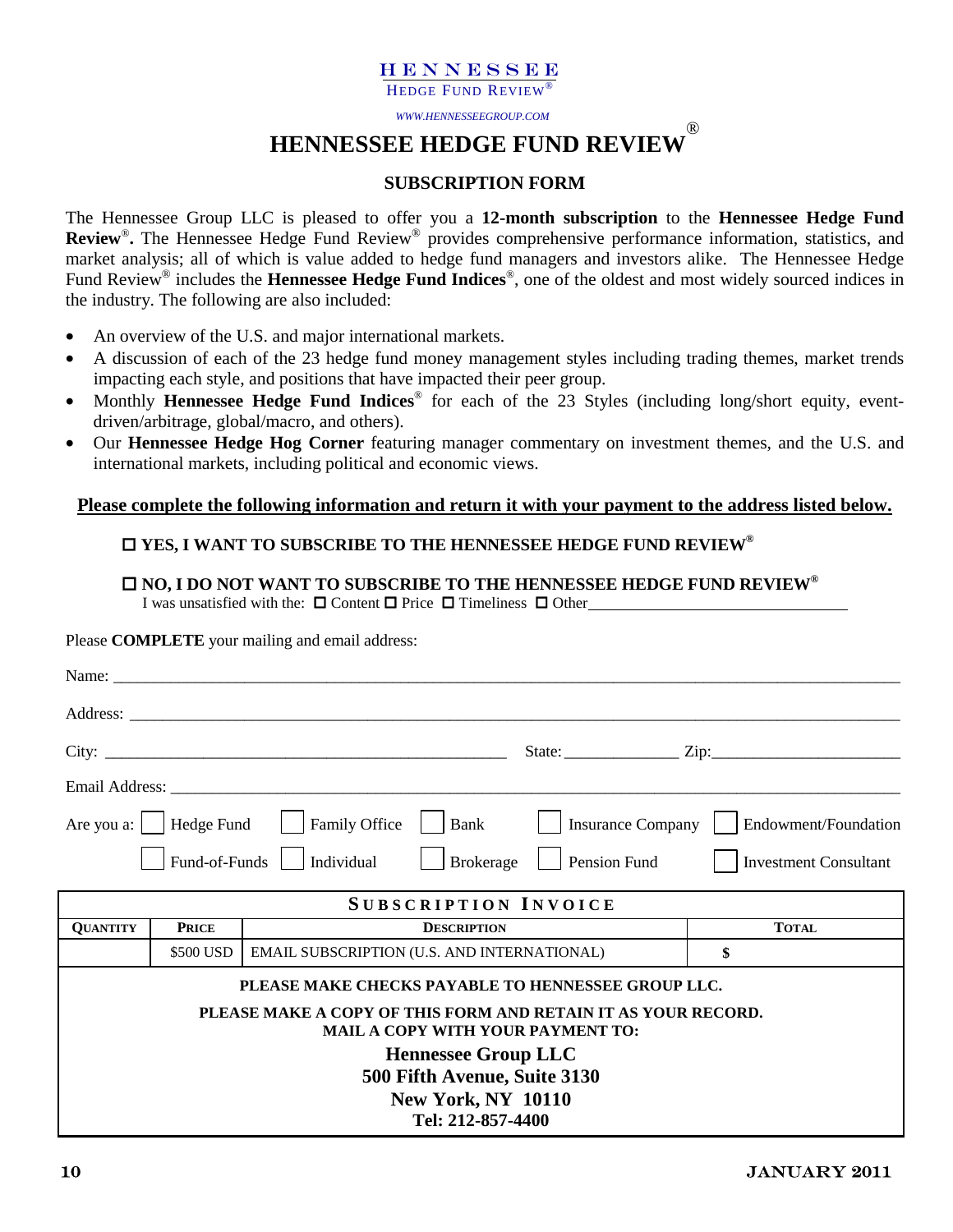$\frac{3}{2}$  ourth quarter at 3.3% According to Moody's, the default rate ended the **For the year, merger arbitrage returns** underperformed<br>
fourth quarter at 3.3%, down from 4% in the third the equity markets and average hedge fund bench-<br>
marks While deal **fourth quarter at 3.3%, down from 4% in the third quarter and 14.1% at the end of 2009.** Most managers expect continued stability in the pace of defaults in 2011. Some predict that the default rates could fall to below 2%. An improving economy, stronger corporate balance sheets, and accommodative monetary policy and financing have combined to reduce challenges and default pressures. High yield issuance was a strong contributing factor to the decline in defaults in 2010. Issuance soared to a record \$282 billion in 2010, according to Fitch.

In 2010, the number of defaults fell to 35 from 151 in 2009. The value of bonds affected by the defaults dropped to \$11.9 billion from \$118.6 billion in 2009. **According to Fitch, the decline in defaults in 2010 from a cyclical peak was the most pronounced on record.** 

In 2008, distressed managers took advantage of companies that were going to be forced into bankruptcy, generating significant gains shorting securities and purchasing assets at significant discounts. In 2009, distressed managers were active in high yields and fixed income securities. Purchasing securities as a significant discount, where value would be created in the bankruptcy or restructuring process. In 2010, managers benefits from a rally in high yield credit and a positive carry on spreads. As high yield bonds now trade at par and yields have plummeted, most managers have transitioned into post reorganization equities. **Managers invested over the past 18 months, often purchasing bonds, going through the restructuring process with new equity. Most expect substantial upside as we move towards economic normalization.** 

#### *Merger Arbitrage*

**The Hennessee Merger Arbitrage Index increased +2.55% in December (+7.17% YTD).** Managers benefited from a market rally and continued deal activity. During the month, Novartis AG finally agreed with the special committee on a price of \$168 for its long-awaited buyout of the remainder of U.S. listed eye care group Alcon Inc. Generally speaking, spreads on existing deals tightened marginally.

For the year, merger arbitrage returns underperformed the equity markets and average hedge fund benchmarks. While deal activity increased and managers were able to take advantage of attractive risk-adjusted spreads and bidding premiums, low net exposure and low interest rates detracted from performance.

**Global mergers-and-acquisitions activity for 2010 reached \$2.74 trillion, up from \$2.2 trillion in 2009, according to Dealogic.** A record-setting one-third of those deals were in emerging markets, where merger activity was up 76% from the prior year. The four biggest announced deals of the year topped \$20 billion, including the \$27 billion acquisition of Carso Global Telecom by America Movil SAB, the \$25 billion acquisition of GDF Suez Energy International by International Power PLC, the \$22.1 billion deal for Qwest Communications International by CenturyLink Inc. and the \$20.6 billion deal for Weather Investments by VimpelCom. Among the largest announced transactions in December were Novartis AG's \$11.7 billion offer for Alcon, Inc., The Toronto - Dominion Bank's \$6.3 billion proposal for Chrysler Financial Corporation, and Icahn Enterprises LP's \$4.7 billion offer for Dynegy Inc. Credit markets continue to be supportive of deal making, and managers expect mergers to increase in 2011 as companies look past economic uncertainty to address long-term growth.



Throughout the year, managers were involved in large and well-known "arb" situations. Some of the most common deals included the acquisition of Genzyme Corporation by Sanofi-Aventis, the acquisition of Alcon by Novartis, and Air Products bid for Airgas. One of the most profitable positions was the bidding was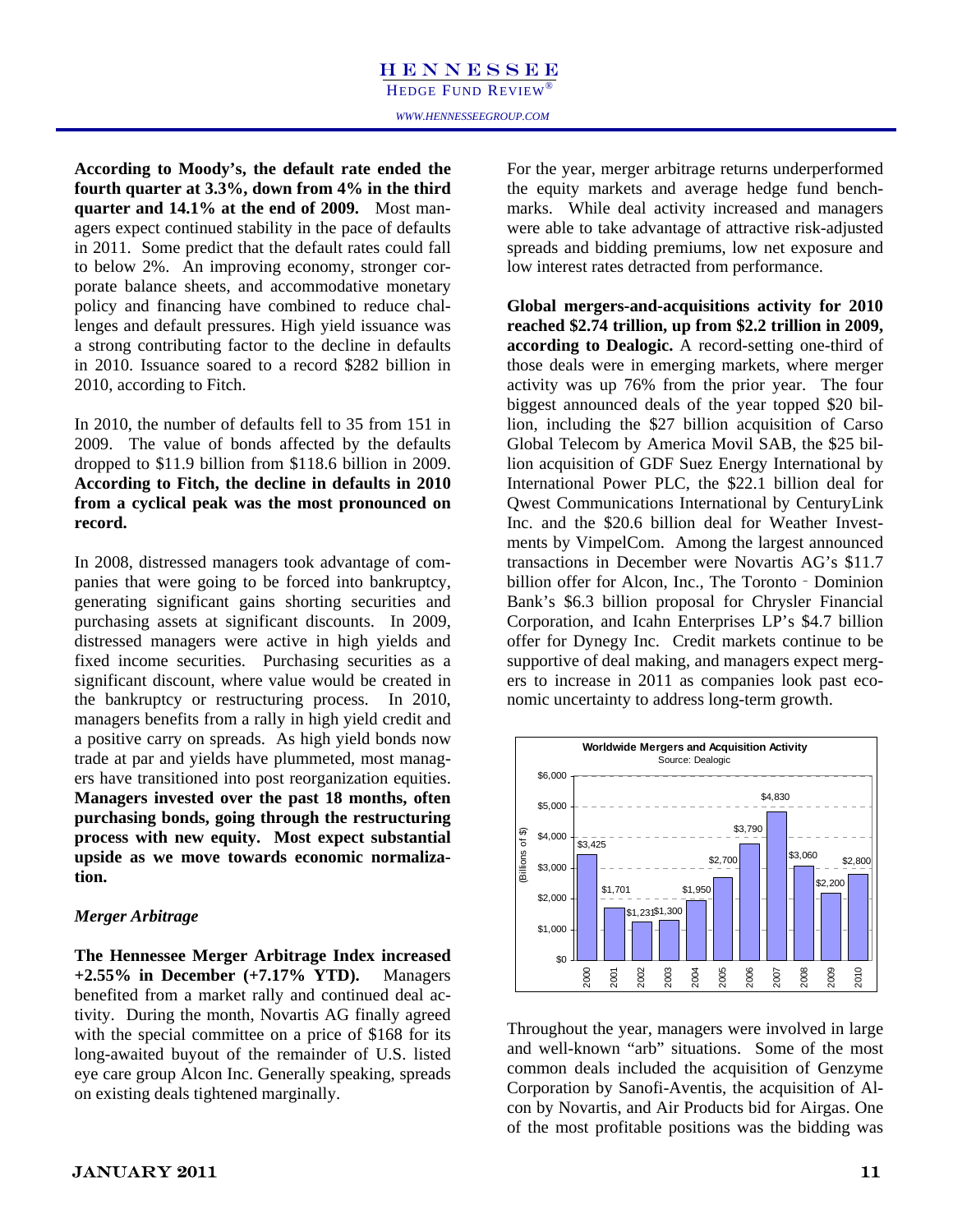#### **HENNESSEE** *WWW.HENNESSEEGROUP.COM*  HEDGE FUND REVIEW®

over 3Par. Dell and Hewlett-Packard went through a bidding war, and in the end, 3Par sold for almost 240% its price before a proposed acquisition was announced. One of the main detractors from performance was the failed bid by BHP Billiton to acquire-Potash Corp. Canada blocked the bid and managers were forced to liquidate the position.

**The return of and outlook for private equity buyers makes owning high cash flow-producing companies attractive.** Private equity buyers have a significant amount of investor capital, which needs to be invested or returned. The current market environment has improved as financing is cheap and markets have stabilized. Managers are targeting potential takeover targets in hopes of profiting from a buyout at a significant premium.

**Managers are becoming increasingly more bullish on merger arbitrage.** With positive, muted economic growth, corporations have stability, but also the need to pursue growth opportunities. With strong balance sheets, significant cash balances, and accommodative financing markets, companies are in good position to acquire assets. Managers are increasing exposure to merger arbitrage and participating in announced deals. In addition, they are targeting attractive candidates and deals that may be potential bidding wars. **Managers also state that while spreads are not attractive on an absolute basis, they are attractive on a risk adjusted basis as the majority of deals are strategic by strong buyers with tight legal agreements in place.** In addition, managers expect returns to increase as interest rates rise.

#### *Convertible Arbitrage*

**The Hennessee Convertible Arbitrage Index advanced +1.36% (+10.44% YTD) in December.** Convertibles followed the lead from equities and closed out the year with a strong performance in December. Credit tightened across the spectrum as investors continue to reach for yield, despite limited improvement in European sovereigns and a sharp sell off in US treasuries. Convertible valuations richened while the new issue calendar remained quiet.

For the year, convertible arbitrage was a top performing strategy. While 2009 gains were driven largely by a massive undervaluation of the asset due to liquidations during the credit crisis, 2010 performance was due to improving fundamentals. Convertible bonds returned 16.8% last year, beating most asset classes, according to data by Bank of America Merrill Lynch. **Tighter corporate credit spreads, bond cash flows and an improvement in secondary market valuations all contributed positively to performance, while declining volatility providing a headwind.** In addition, managers profited from successful position selection and trading as well as special situations. Managers were able to generate profits by identifying convertible issuances that would be restructured or retired early as companies took advantage of low interest rates to refinance balance sheets.

**Volatility, as reflected in the Chicago Board Options Exchange Volatility Index, closed 2010 at 17.7 after reaching levels over 40 in the month of May.** The current relatively low level of the VIX reflects a high degree of investor complacency. In fact, bullish sentiment has climbed to a very high level, in line with that of the fall of 2007. On a side note, from a short term, technical perspective, this is a negative indicator for equity markets as it implies limited scope for additional investment demand and, hence, price support.



**The convertible market also advanced on PIMCO's announcement that its Total Return Fund, the world's largest mutual fund, would allow investments in equity linked securities starting in the second quarter of 2011.** The Pimco Total Return Fund,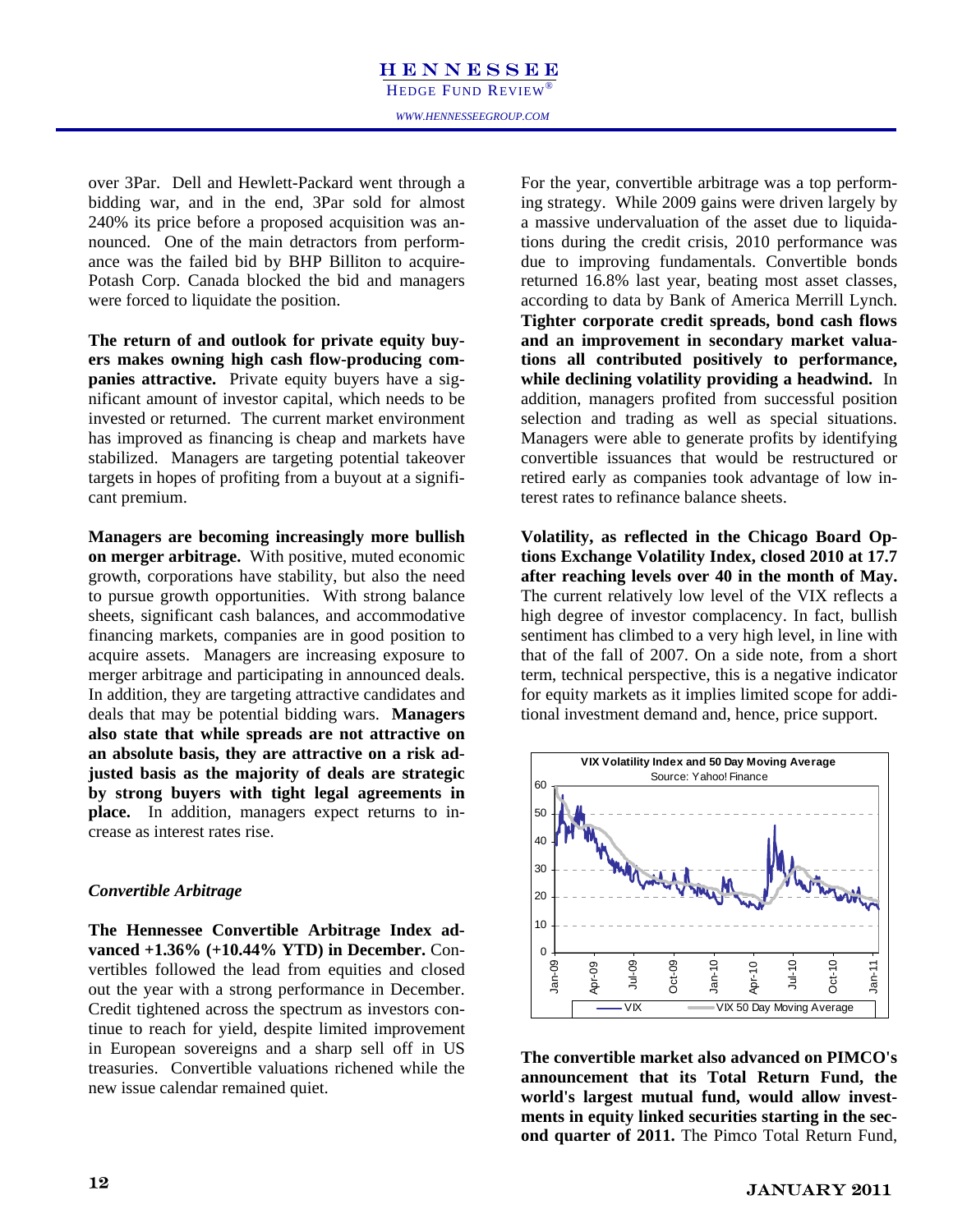the world's largest mutual fund, is allowing investments in convertibles for the first time since 2003. Pimco indicated that the fund may invest as much as 10% of its assets in convertible securities as soon as the second quarter. Interest from the largest player in the bond market suggests positive demand and price support for the asset class. The \$19.4 billion Loomis Sayles Bond Fund is also investing in convertibles. **This represents a very large potential source of convertible demand.** Over the past couple years, the convertible sector has significantly benefited from outright investors purchased convertible securities for yield, which has led to broad based strengthening. **This buying and selling has also provided trading opportunities as non-traditional buyers often create short term mispricing.** 

The new issue calendar was remarkably slow in 2010 and activity eased in the second half of December. **Issuance tumbled to \$33.8 billion in 2010, the slowest period in 14 years.** A large \$1.5 billion issue from Lukoil was the most significant deal of the month. In Europe, high yield and convertible issuance continue to replace bank debt as a source of financing, which should be a significant driver of convertible issuance in 2011. The strength in stock markets and low absolute yields are also supportive of stronger new issuance globally in 2011. Additionally, increased new issuance in 2011 should expand the opportunity set. Recent issues have continued to be priced at attractive levels, below fair value, which enhances the potential. Current estimates are for new issuance of \$50 billion for the coming year.

Most convertible managers remain constructive on the opportunity set. **Although the convertible bond market has improved, valuations remain below fair value and are more attractive on a relative basis than other asset classes.** Managers report that competition is minimal as proprietary trading desks remain largely absent from the market. In the current environment, where the outlook is uncertain and risk levels unusually high, **convertibles are attractive because they provide equity upside and enhanced yield but with the downside protection of a bond.**

#### If fund, is allowing invest-<br>the first time since 2003.  $\frac{Global/Macc}{(2010: +9.32\% / DEC: +2.70\%)}$ *Global/Macro*

**The Hennessee Global/Macro Index advanced +2.70% in December (+9.32% YTD).** Positive global markets helped drive gains as the Hennessee International Index climbed  $+2.64\%$  during the month (+12.08% YTD) and the Hennessee Emerging Markets Index gained  $+2.83\%$  ( $+13.65\%$  YTD). For the year, despite the fact that global stock markets faced multiple sovereign debt scares in Europe and worries about a double-dip recession in the U.S., global markets posted gains. In Europe, positive performance was driven by Germany and England, while the PIIGS (Portugual, Ireland, Italy, Greece and Spain) detracted from performance. In Asia, several markets posted strong gains, but the largest economies, China and Japan, experienced declines. Emerging markets were strong, and managers remain optimistic on the longer term outlook.

#### **International Equities**

**Despite lingering concerns about sovereign debt issues in the "PIIGS", international equities closed 2010 with strong gains during the month of December which pushed the majority of indices in positive territory for the full year period.** The MSCI EAFE Index rose +8.0% in December and +4.9% in 2010, while the MSCI Emerging Markets Index increased +7.0% in December and jumped an impressive  $+16.4\%$  for the year.

**Hedge fund managers focused on international equities lagged the broader market averages during the month due to their conservative positioning and hedges.** That said, the Hennessee International Index still managed to generate a respectable +2.6% gain for the month and closed 2010 with a solid  $+12.1\%$  gain. The Hennessee Emerging Markets Index performed well in 2010, gaining +2.8% in December and +13.7% for the year.

#### **Developed Markets**

Unlike most of the year, the bulk of the gains in December were concentrated in the developed markets, as all 26 developed markets advanced and the S&P International Index gained +7.6%. While the devel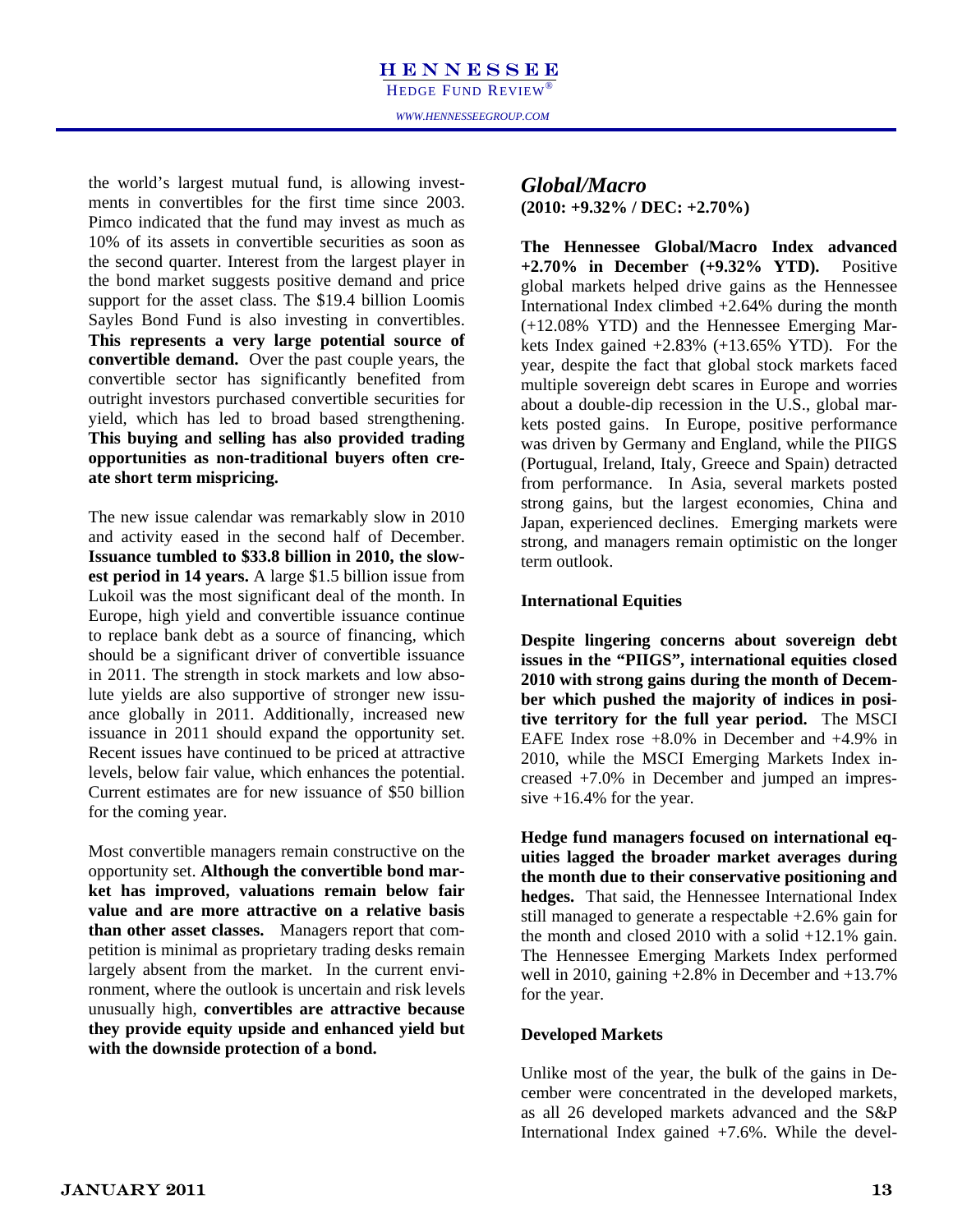oped markets have lagged their emerging counterparts in 2010, they still managed a respectable gain of +11.8%. Combined with their 29.6% advance in 2009, the developed international equities are up an impressive +45% over the past two years. Ten markets posted double-digit gains for the month with Norway (+18.3%), Luxembourg (+16.1%), Austria (15.7%) and Ireland (+13.4%) leading the way.

**While December was a good month from both an economic and financial market perspective, managers remain cautious entering 2011 as additional advances from this level will be less easily accomplished and will need to be supported by real tangible economic progress.** The central concern for managers focused on the developed equity markets remains the ongoing sovereign debt issues in the "PIIGS" and the potential impact a default of one of them could have on the global economy and the financial markets.

#### **Emerging Markets**

**Despite lagging the developed markets in December the, emerging markets rallied broadly during the month as 17 of the 19 emerging markets experienced gains.** South Africa, Taiwan, Russia, and Czech Republic posted double-digit returns (+13.9%,  $+11.9\%$ ,  $+11.2\%$  and  $+10.0\%$ , respectively), with only Turkey and China posting losses (-1.2% and -0.8%, respectively). The emerging markets rallied +17.2% in 2010 after experiencing an +80.3% gain in 2009. The S&P Emerging Markets Index is now just -4.4% off its year-end 2007 level. In addition, ten of the 19 emerging markets country indices have already recovered their recessionary losses.

**Global GDP Forecast** International Monetary Fund 12.0% 10.5% 9.4%  $96%$ 10.0% 9.1% 8.4% 8.0% 7.1% 5.7% 6.0% 4.6% 4.3% 4.6% 4.3%<br> $\frac{3.3\%}{\#}$  - -  $\frac{3.3\%}{\#}$  - - - - - - - - 2.4% 4.2% 4.0% 1.0% 1.3% 1.8% 2.9% 2.0% c 0.0% -0.6% -0.2% -2.0%  $-2.4\%$ -4.0%  $-4.1%$ -6.0% -5.2% World U.S. Euro-Zone Japan China India Brazil

While managers favor the emerging market economies over their developed market counterparts, largely due to their stronger growth prospects, there is now a growing concern that above average growth could potentially lead to a spiraling inflation problem in a number of emerging market countries. Of particular concern are China, India and Brazil; all of which are already experiencing inflationary pressures that are causing concern among central banks'. **While initially most investors were attributing recent inflationary pressures to more transitory food/energy price spikes, there is now concern that it is a more structural problem and should be considered a legitimate risk to emerging market equities.** Given this growing risk managers will be much more cautious with regards to their exposure levels, particularly after the two consecutive years of strong double digit gains.

#### **Europe**

The MSCI Europe Index leaped +8.3% during the month of December and finished 2010 with a  $+1.0\%$ gain. **Throughout 2010, investors increasingly began to question the regions ability to service the overall debt burdens of select countries while at the same time implement reforms to sustain an economic recovery.** The "PIIGS" were particularly weak during the year and led to the region lagging the majority of the global indices on a relative basis. Portugal fell -14.6% in 2010, while Ireland declined -19.7%, Italy fell-17.6%. Spain and Greece were the most affected by the sovereign debt concerns, falling -25.4% and -46.4%, respectively. Managers focused on the Euro region were able to generate gains in both December and for the full year period, however still lagged on a relative basis. **The Hennessee Europe Index increased +3.2% for the month and finished up +4.2% for the year.** 

While managers have been encouraged by the surprising strength in European data in recent weeks, questions and concerns remain. **Expectations are for Europe to still decelerate to a slightly below trend pace in 2011as austerity measures and general economic weakness around the world are expected to lead to disappointing results going forward.** While sentiment has improved in the area, mangers prefer to remain cautious with a focus still on preserving capital and operating at low exposure levels.

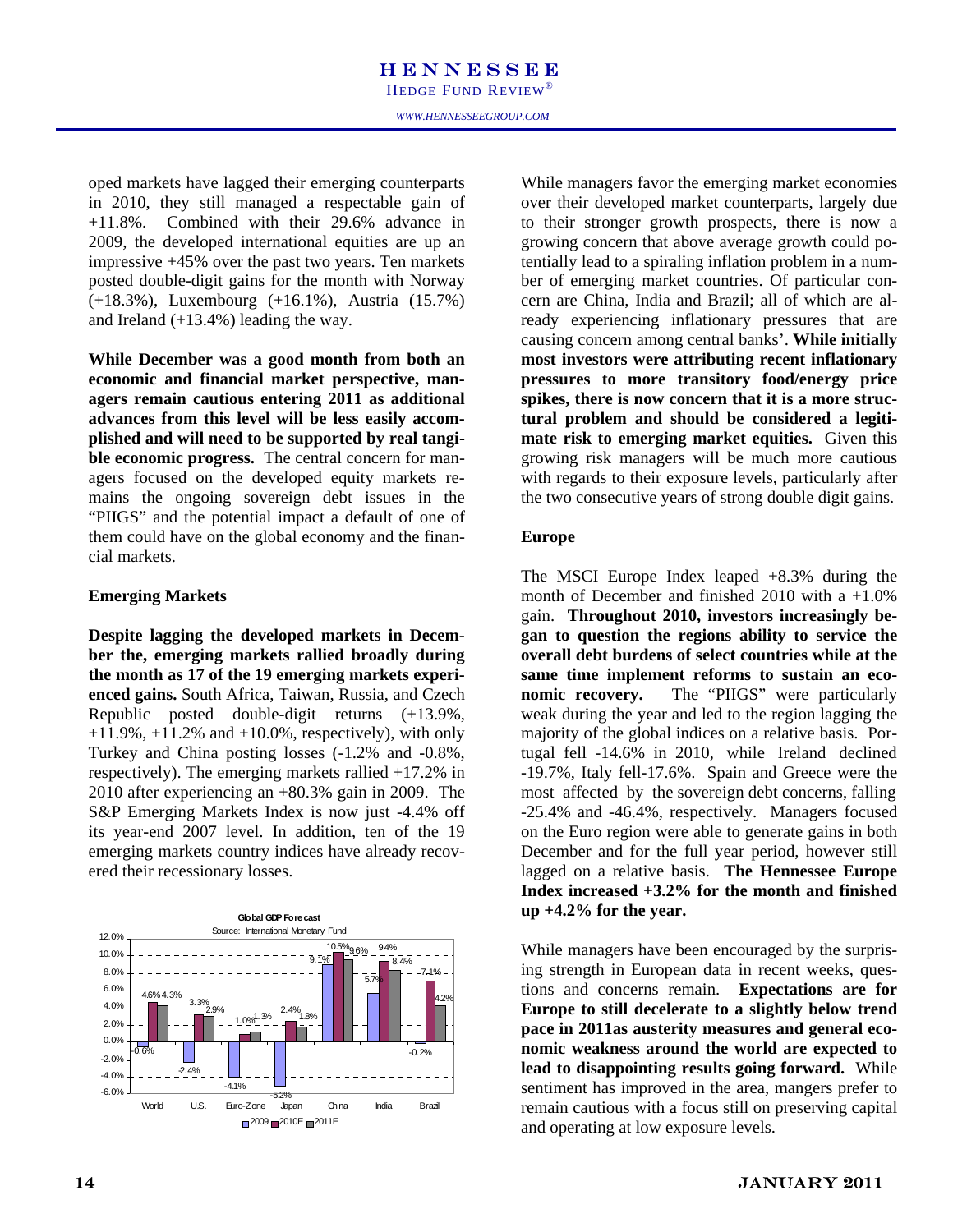#### Asia **Asia Asia Asia Asia Asia Asia H**old **Fund Investigation**

Asian equities advanced in December, with the MSCI AC Asia Pacific Index gaining +7.0% and finished 2010 with +14.3% return. The Hennessee Asia-Pacific Index gained +2.1% in December and finished 2010 up +6.2%. While the focal point remains China and its need to balance economic growth with rising inflation, there are a number of other opportunities that managers find compelling in the region, particularly over the longer term. Taiwan continues to expand at a larger-than-expected rate, Malaysia registered impressive growth on a year-over-year basis and Hong Kong continues to exceed forecasts. Managers also believe the longer term prospects for India are very strong but have some concern near-term due to valuations. **Overall, managers like the prospects for the region, but rising consumer and home prices are a growing concern across the region, which could prompt interest rate increases from the central bank and a pull back in equities in the near term.** 

**China remains the focal point for investors as it is perceived not only as the engine for overall growth in the region but also for the global economy.** After the currency was de-pegged mid-year from the dollar, the Chinese economy appeared to be experiencing solid growth, low inflation, increasing consumption and strong trade. Managers expected the increasing currency to help shift demand to its own consumer, as exports were likely to decline, which could help to create a more internally sustainable economy. The flexible currency policy may also help to slow down inflation, a major concern among investors for China. Managers continue to believe that Chinese equities are undervalued and the economy will continue to be a global leader. **As fiscal policy tightening has been successful in combating inflation, many are increasing exposures to the area but remain cautious as there is the threat of inflation reaching unsustainable levels.** If inflation were to become problematic, Government officials would have to take action which would likely stymie economic growth and lead to a stock market correction. That said, valuations remain attractive after a disappointing 2010. The MSCI China Index rose a slight +2.3% in 2010.

**Japan finished 2010 with a strong +7.5% gain in December and rose an impressive +13.4% for the** 

full year period. Japanese equities had a rough start<br>to the year as doubts grew about the strength of Ja**full year period.** Japanese equities had a rough start pan's economic recovery. Pessimism was building at the beginning of the year as growth in Japanese exports were slowing drastically and GDP reports were way below expectations; particularly the second quarter result which dropped off sharply from the first quarter. In addition, the yen hit a 15-year high against the U.S. dollar, which many felt would pose significant risk to exports and the economy. Managers anticipated the impact of a stronger yen to first show up on corporate earnings reports as it cuts into Japanese exporters' profit margins and their ability to sell abroad.

> prospects for the region, they began to deploy capital into the region during the second half of the year citvaluation standpoint and will continue to maintain believe Japanese equities remain attractive from a ing the compelling valuations, tremendous operating While managers have some concern about the growth leverage and its "late" cycle nature. **Managers still exposure to the region.**

#### <u>200</u> **Latin America**

The Hennessee Latin American Index increased +1.0% in December and finished 2010 with a **strong +13.4% return.** Concerns over inflation in Brazil led to disappointing results for the year as the MSCI Brazil Index rose a slight +3.8%. Conversely, despite concerns about the potential effects of a weakening US economy, Mexico jumped an impressive +26.0% in 2010.

Going forward, managers remain cautious with Brazil. **Increasing inflation and a change in political landscape presents a number of uncertainties in the near term for the country.** That said, if valuations become more reasonable, they believe it could become an attractive long term investment. Two countries managers are beginning to allocate to are Chile and Colombia. Chile appears to have significant growth potential, particularly if we continue to see rising commodity prices given the amount of natural resources in the region. Colombia, which was recently included in the CIVETS (Colombia, Indonesia, Vietnam, Egypt, Turkey, South Africa) collection of emerging markets, are expected to follow the BRICs into rapid growth. The new president, Jose Santos, is expected to main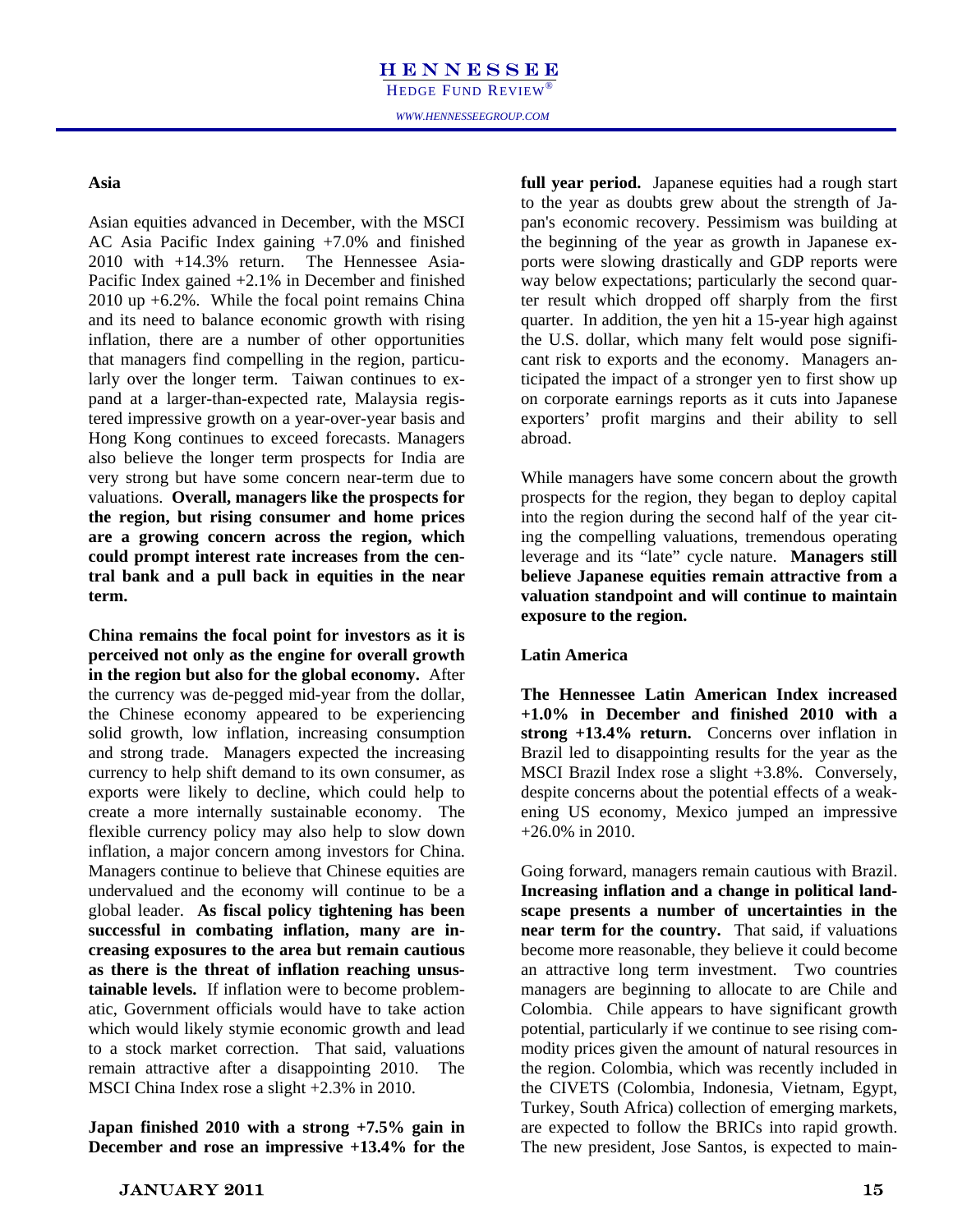tain policies that will continue to reduce internal fighting and provide further stability. Colombia is also expected to benefit if the new U.S. Congress ratifies the U.S.-Colombia Free Trade Agreement, signed in 2007 but held hostage by the protectionist Democrat majority. Also, like Chile, Colombia has a huge bounty of natural resources, including major offshore oil deposits and should benefit from a bull commodity market.



#### **Conclusion**

Managers expect the global soft patch to continue into 2011 which will likely keep risk assets volatile in the near term. **That said, the expectation of renewed growth coupled with reasonable valuations and overly accommodative monetary policies are expected to support the markets throughout 2011.**  Managers also expect the market to weed out the macro noise and begin to focus on fundamental strength of companies instead. Managers remain cautiously optimistic with elevated exposure levels relative to the beginning of 2010 with an overweight to the developing markets.

#### *Macro*

The Hennessee Macro Index advanced +3.27% for the month (+7.96% YTD). **Macro funds were a top performing strategy in December as they experienced one of their best months of the year.** Managers profited from positions in long equities, long precious metals and other commodities, long oil, short the U.S. dollar, and short Treasuries.

For the year, macro manages posted positive returns, but underperformed traditional benchmarks and average hedge fund returns. **Macro managers struggled to gain traction despite a momentum based market.** Managers experienced difficulty as markets rapidly fluctuated between risk on and risk off trades. Managers were able to generate profits long commodities and precious metals.

**Managers were able to generate gains long equities as the S&P 500 climbed 15.1% and the MSCI**  World rose 11.8% for the year. Positive results were generated in virtually all areas other than equity shorts. The outlook for equities improved in recent months after the Fed announced the second round of "quantitative easing". Currently, managers maintain a high net long exposure to equities as they maintain a positive view in the short term. Managers generated gains long credit markets as most markets were positive for the year. Credit markets benefited from strong inflows, a low default rate and substantial fiscal stimulus.

**For the year, commodities have been a major source of profits as the Dow Jones-UBS Commodity Index rose +16.8% in 2010.** Gold, a common hedge fund position, ended the year up +29.8%. Silver and palladium were also significant gainers, up +83.8% and +97.3%, respectively. Oil prices stayed in a narrow band between \$68 and \$92 a barrel, but ended the year up  $+15\%$ . Cotton was one of the top performers, rising over +106%. Coffee and corn gained over  $+19.5\%$  while sugar rose  $+16.6\%$ .

Gold prices advanced +1.59% in December**. Gold is one of the best performing asset classes in 2010, up more than +29.8% this year and reaching a record high in November before correcting.** Managers remain optimistic on gold and other precious metals as demand from investors and consumers remains strong. In addition, managers believe that extraordinary debt levels across the globe will require central banks to undertake quantitative easing to avoid deflation, resulting in debasement of major currencies. **A weaker U.S. dollar and other global currencies will continue to provide a powerful tail wind for higher prices.** Many hold gold because it continues to represent an important form of insurance against financial turmoil and accelerating currency debasement, as well as a significant profit potential. Some managers report

#### 126 FEBRUARY 2006 January 2011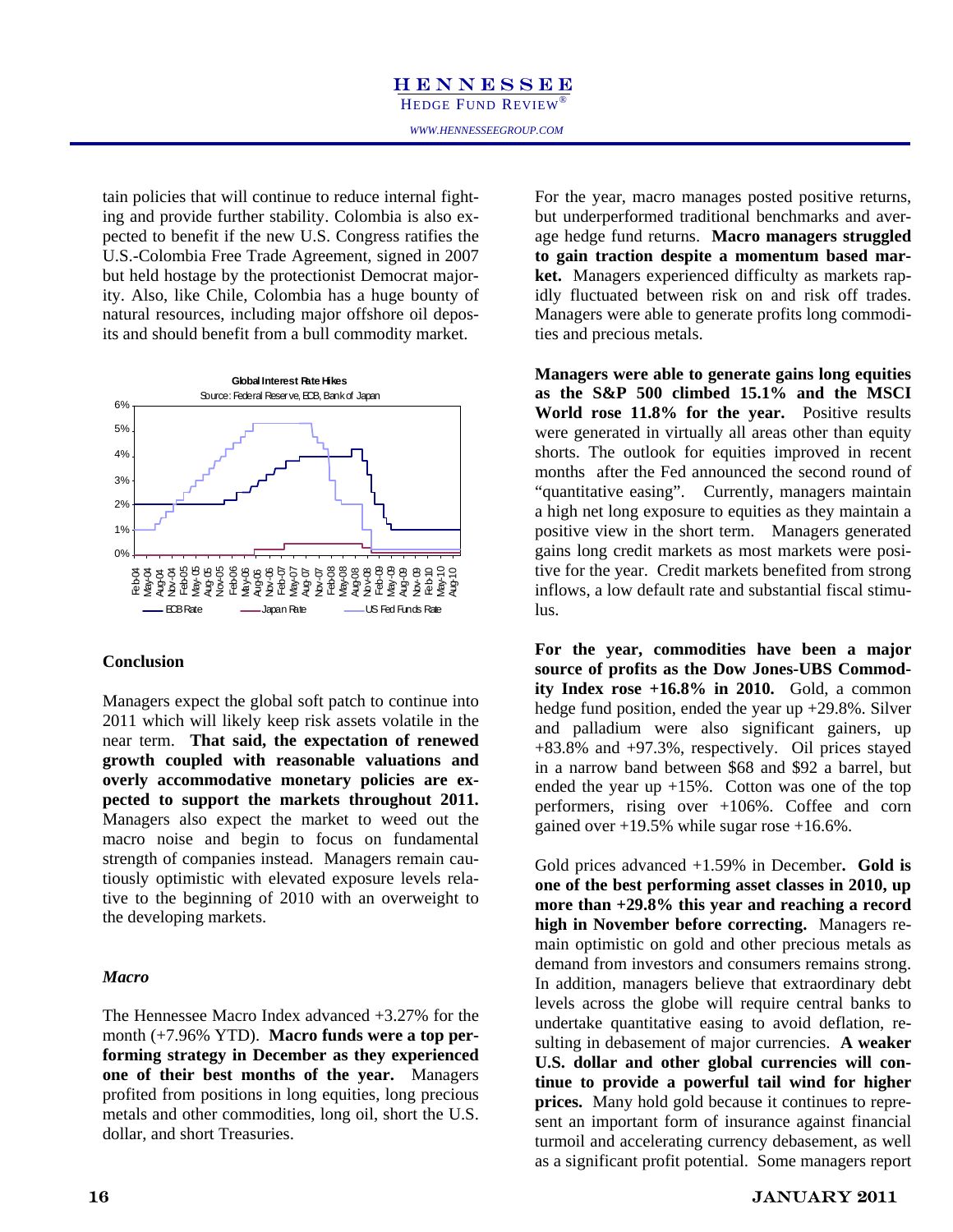reducing gold exposure as gold reached new highs, awaiting a pullback before re-establishing a larger position.



Managers had a variety of both winning and losing trades in currencies. Many managers were short the U.S. dollar at several points in the year. However**, for the year, the U.S. dollar managed to post a small gain, as the U.S. dollar index, which measures the dollar against a basket of currencies, gained +1.5% in 2010.**



**The euro declined –6.6% versus the dollar for the year.** In May, the EU and the International Monetary Fund had to come to the aid of Greece. The European sovereign debt crisis scare caused a significant sell off of the euro. The euro, which had hit an all-time high against the dollar in April 2008 at 1.5981, and started 2010 at \$1.4326, fell to \$1.1917 on June 7 before re-

as gold reached new highs, covering. Despite being tested again in November after Ireland was sunk by its crippled banking system, the euro recovered and is well off its lows for the year as interest rate differentials moved in favor of Europe. Most managers expect volatility in the euro to remain in 2011, especially as the European sovereign debt crisis is likely to re-emerge as Portugal and Spain have to roll over debt.



Managers were surprised by the Yen's strength in 2010, especially as the Japanese economy remains weak. **The dollar lost -12.8% against the Japanese currency, finishing 2010 at 81.25 yen, down from 93.08 at the end of 2009.** Japan actually attempted to intervene in the currency markets to weaken the yen in September. Most managers expect that the yen will have to decline in value, especially as Japan has a substantial debt burden of roughly 200% the country's gross domestic product. Managers continue to remain optimistic on emerging market currencies relative to the U.S. dollar, especially in Asia.

#### **Conclusion**

The consensus has quickly become that global economy is improving and a double dip recession is unlikely. Most expect the European sovereign debt crisis to cause volatility, but most believe that we will avoid catastrophe. Managers are concerned with emerging market inflation, especially in China, as it has potential to cause a hard landing. In the short term, the direction of risk assets should be positive. **Longer term, managers are cautious about the fiscal imbalances globally.**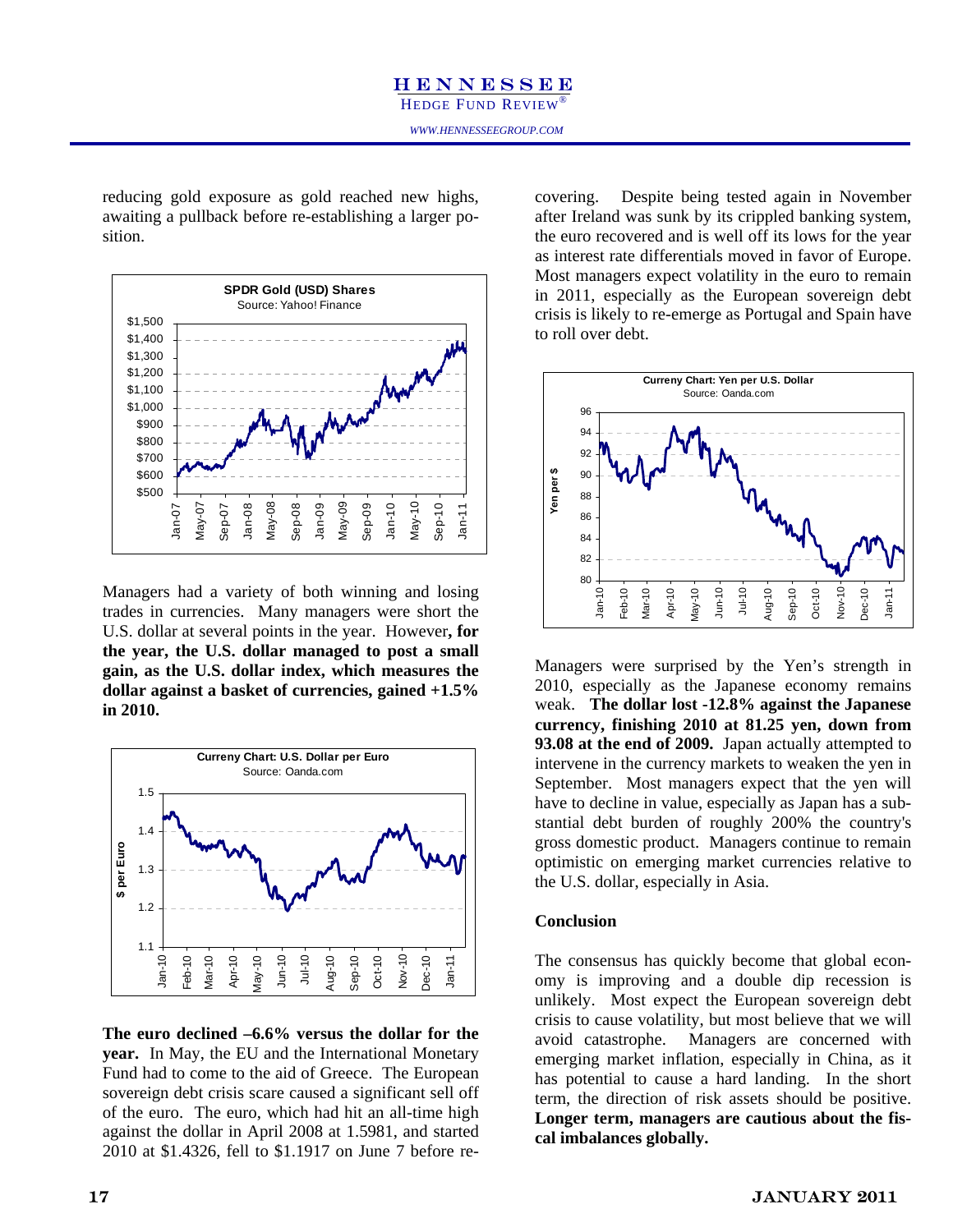#### **HENNESSEE** HEDGE HOG CORNER

The following are extracts from research related to hedge fund managers we monitor and do not necessarily represent the views of the Hennessee Group LLC:

The global economy and markets remain unbalanced, dependent on government support and highly vulnerable to policy changes. **The government-stimulated**  market momentum will recede in 2011, in favor of either gradual normalization or renewed crisis.

Our portfolio structure and positioning going into 2011 is quite consistent with where it was one year ago - **slightly longer and more skewed toward equity strategies versus credit, but also more hedged,**  which is to be expected given the higher beta and volatility of equities.

**We see M&A as an evolving high yield catalyst for 2011,** given that sponsors have cash to use and limited organic growth opportunities, while high yield companies are in the mode of bolstering liquidity and shedding assets to fund creditor friendly actions.

**Commodities should benefit** from robust and growing fundamental demand from industrializing emerging markets, and also attract financial investors looking for monetary debasement hedge.

With the S&P up over 20% from its August lows, hedge fund exposures near record levels, S&P 500 short interest at record lows, and money flooding out of bonds into equities, **a lot of good news has been discounted.**

**We expect an increased focus on the fiscal health of certain states and municipalities in 2011,** and we may see meaningful defaults in this space.

We expect to have **continuing opportunities in Europe** as well as more targeted opportunities in the emerging market space and in real estate related bank debt and securities.

We are finding **significant opportunities in structured products** as financial institutions continue to dispose of legacy assets.

While the improvement in the credit markets will help some companies, **there is still a substantial amount of debt maturing over the next several years that will create issues for many other companies.** 

While we believe that the markets are becoming inured to sovereign problems in the European periphery, **we are still concerned with Spain, Italy and Japan.**

Looking forward**, European ABS should become a source of supply this year and we have initiated coverage on several of the deals we believe will have the most upside.** Additionally, as government intervention continues to drive price action in rate sensitive products, we have begun to look at structured strategies that will profit as rates invariably rise

**We feel that the post reorganization equities that we have purchased over the last 18 months will help drive performance as the economy normalizes.** 

While the near term risks have been delayed, **sovereign default risk has not disappeared.** We feel that investors will realize this in 2011, resulting in significant volatility.

**We believe it is only a matter of time before Japan is forced to implement massive quantitative easing in order to force the yen down and to fund deficits.** 

**We are concerned about the possible peak in operating margin as cost inputs continue to rise.** 

We feel that the extraordinary debt levels prevailing worldwide would require central banks to undertake quantitative easing to prevent a deflationary spiral, and that the resulting inflation of the major currencies bases would **perpetuate the bull market for gold.**

We strongly believe that **large-cap value stocks, particularly in technology and healthcare,** offer the most attractive investment opportunities.

We expect **interest rates to rise in 2011** and are shifting our portfolio more into floating rate securities.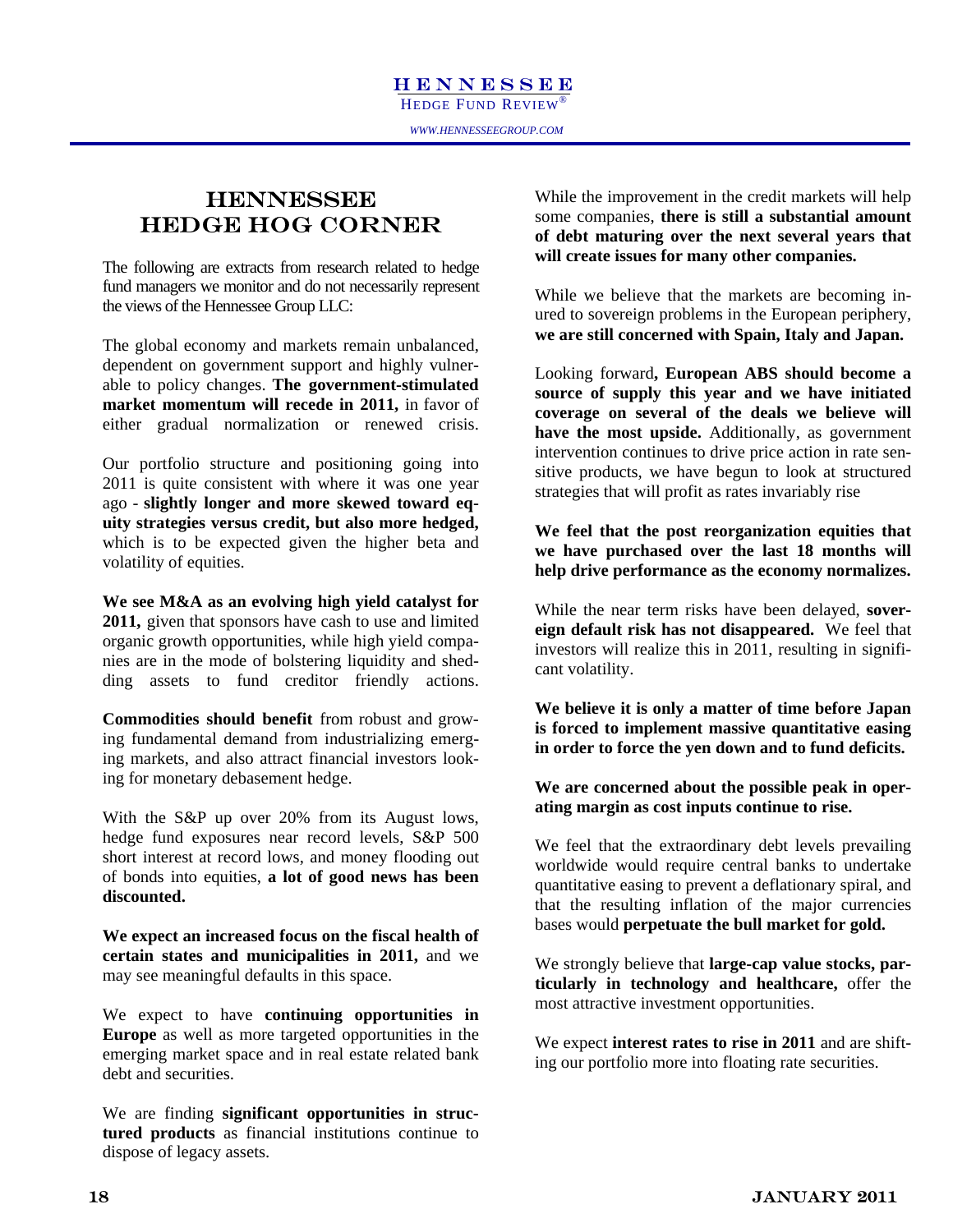| ፡<br>۲ |   |
|--------|---|
|        | ł |

# **HENNESSEE HEDGE FUND RANKINGS** HENNESSEE HEDGE FUND RANKINGS

HENNESSEE HENNESSEE HEDGE FUND REVIEW® HEDGE FUND REVIEW®

 $M$ 

| くりー                  |
|----------------------|
| ;;;;;;;              |
| <br> <br>            |
| <br> <br> <br>       |
| $\ddot{\phantom{0}}$ |
| ł                    |

| HEDGE FUND ADVISORY           |                    |                 |                   |                 |                   |                 |                   |                 |                   |                          |                 | WWW.HENNESSEEGROUP.COM |                   |
|-------------------------------|--------------------|-----------------|-------------------|-----------------|-------------------|-----------------|-------------------|-----------------|-------------------|--------------------------|-----------------|------------------------|-------------------|
| MONTHLY RANK<br>2010 (Net)    | YTD                | <b>JAN</b>      | FEB               | <b>MAR</b>      | <b>APRIL</b>      | <b>MAY</b>      | <b>JUNE</b>       | <b>IULY</b>     | AUG               | <b>SEPT</b>              | <b>DOLT</b>     | NOV                    | DEC               |
| ASIA - PACIFIC INDEX          | $\mathfrak{g}$     | $18\,$          | $20\,$            | 9               | $\overline{10}$   | $\overline{c}$  | $\mathbf{\sigma}$ | 5               | $\overline{4}$    | $\infty$                 | $\sigma$        | $\mathbf{\sigma}$      | $\overline{16}$   |
| CONVERTIBLE ARBITRAGE INDEX   | 4                  | $\overline{ }$  | $\overline{18}$   | $\overline{12}$ | $\circ$           | 19              | $\circ$           | $\circ$         | $\overline{ }$    | $\overline{4}$           | $\circ$         | $\overline{19}$        | $\overline{18}$   |
| <b>DISTRESSED INDEX</b>       | ю                  |                 | 13                |                 |                   | $\vec{a}$       | $\tilde{=}$       | v               | $\overline{18}$   | $\overline{17}$          |                 | $\overline{ }$         | $\overline{ }$    |
| EMERGING MARKETS INDEX        | ω                  | 13              | $\overline{19}$   |                 | $\overline{c}$    | 22              | ${}^{\circ}$      | 3               | $\Xi$             | $\omega$                 | ∼               | 22                     |                   |
| EUROPE INDEX                  | $\overline{21}$    | $\mathfrak{S}$  | $\overline{21}$   | <b>S</b>        | 22                | 23              | $\mathbf{r}$      |                 | 15                | $\overline{10}$          | $\infty$        | $\Omega$               | O                 |
| EVENT DRIVEN INDEX            |                    | 5               | 3                 |                 | 4                 | $\overline{c}$  | 23                |                 | $\overline{c}$    | 4                        | 5               | 15                     | $\epsilon$        |
| FINANCIAL EQUITIES INDEX      | 15                 | $\overline{10}$ | $\equiv$          |                 | $\mathbf{\Omega}$ | $\overline{17}$ | E                 | 4               | 23                | $\overline{c}$           | $\mathbf{\sim}$ | 4                      |                   |
| FIXED INCOME INDEX            | 1                  | 3               | 15                |                 | $\Xi$             | 5               | $\omega$          | $\overline{c}$  | 4                 | $\overline{c}$           | $\overline{15}$ | $\circ$                | 51                |
| <b>GROWTH INDEX</b>           | $\mathbf{L}$       | 23              | 4                 |                 | Γ                 | $\frac{8}{2}$   | $\frac{8}{2}$     | 13              | 17                | $\overline{\phantom{0}}$ | 4               | $\mathbf{\Omega}$      | 4                 |
| HEALTHCARE AND BIOTECH INDEX  | 22                 | 15              | 22                |                 | $\overline{4}$    | $\overline{16}$ | $\overline{c}$    | 18              | 22                | $\sigma$                 | $\overline{c}$  | $\overline{17}$        | $\mathbf{\Omega}$ |
| HIGH YIELD INDEX              | $\bullet$          | 4               | $\overline{17}$   |                 | $\epsilon$        | ロ               | 4                 | ${}^{\circ}$    | $\mathbf{\sigma}$ | $20\,$                   | $\overline{17}$ | 23                     | Ξ                 |
| INTERNATIONAL INDEX           | $\infty$           | $\overline{17}$ | $\overline{c}$    | ∞               | $\Xi$             | $\overline{c}$  | 15                | $\vec{a}$       | $\epsilon$        | $\circ$                  | 3               | $\frac{3}{2}$          | 2                 |
| LATIN AMERICA INDEX           | $\mathbf{\hat{z}}$ | $\overline{21}$ | $\mathbf{\sigma}$ | 15              | 16                | $\overline{10}$ | $\mathbf{c}$      | $\mathbf{C}$    | $\overline{c}$    | $\equiv$                 | $\overline{10}$ | $\vec{a}$              | $\Omega$          |
| MACRO INDEX                   | $\mathbf{a}$       | 12              | $\circ$           | $\overline{c}$  | $\overline{1}$    | 3               | $\overline{ }$    | 22              | $\circ$           | $\overline{16}$          | 13              | $\overline{\Omega}$    | S                 |
| MARKET NEUTRAL INDEX          | $\mathbf{18}$      | $\equiv$        | $\overline{16}$   | $\mathfrak{Z}$  | 18                | $\circ$         | $\Xi$             | $\overline{2}$  | 19                | $\mathbf{\hat{S}}$       | $\overline{19}$ | ${}^{\circ}$           | $\overline{c}$    |
| MERGER ARBITRAGE INDEX        | $\overline{1}$     | ${}^{\infty}$   | $\overline{4}$    | $\infty$        | $\mathfrak{S}$    | $\mathbf{c}$    | 5                 | $\overline{c}$  | 5                 | 22                       | $\mathfrak{S}$  | $\overline{16}$        | $\Xi$             |
| MULTIPLE ARBITRAGE INDEX      | $\mathbf{10}$      | $\circ$         | $10$              | F               | 15                | $\overline{ }$  | $\equiv$          | 19              | ${}^{\circ}$      | 15                       | $\overline{16}$ | $\epsilon$             | $\vec{4}$         |
| OPPORTUNISTIC INDEX           | $\overline{20}$    | $\overline{16}$ | $\mathbf{\Omega}$ | $\Xi$           | $\circ$           | Ó               | $\overline{1}$    | $\overline{17}$ | $\overline{c}$    | $\overline{18}$          | 18              | $\sqrt{2}$             | $\infty$          |
| PIPES/PRIVATE FINANCING INDEX | $\mathbf{H}$       | $\overline{19}$ | $\infty$          | $\frac{8}{2}$   | $\overline{17}$   | $\infty$        | $\infty$          | $\equiv$        | $\Box$            | $\overline{9}$           |                 |                        | $\overline{9}$    |
| SHORT BIASED INDEX            | 23                 | $\mathcal{L}$   | 23                | $\mathfrak{L}$  | 23                |                 |                   | 23              | $\overline{ }$    | 23                       | 23              | $18\,$                 | 23                |
| TECHNOLOGY INDEX              | ۰                  | $20\,$          | $\overline{ }$    | ∸               | ${}^{\circ}$      | 4               | 4                 | $\overline{10}$ | $\overline{13}$   | $\mathcal{L}$            | 12              | $\overline{10}$        | $\approx$         |
| TELECOM AND MEDIA INDEX       | 13                 | 22              |                   |                 | $\overline{21}$   | 13              | 12                | $16$            | $\mathcal{L}$     | $\mathbf{L}$             | 22              | 12                     | 22                |
| VALUE INDEX                   | $\overline{12}$    | $\overline{1}$  | 5                 |                 | $\sim$            | $\overline{15}$ | $\mathfrak{L}$    | $\overline{r}$  | 16                | $\overline{ }$           | 14              | $\Box$                 | $\circ$           |
|                               |                    |                 |                   |                 |                   |                 |                   |                 |                   |                          |                 |                        |                   |

The Hennessee Hedge-Fund Indices® are calculated from performance data reported to the Hendge Advisory Group by a diversified group of hedge funds. The Hennessee Hedge Fund Index is an equally- weighted average of the fund funds in the Hennessee Hedge Fund Index are believed to be statistically representative of the larger Hennessee Universe of over 3,500 hedge funds and are net of the sand unaudited. The hedge fund performance data has been made with respect to accuracy. Past performance is no guarantee of future returns. This material is for general information only and is not an offer or solicitation to buy or sell any security including any interest in a h

19